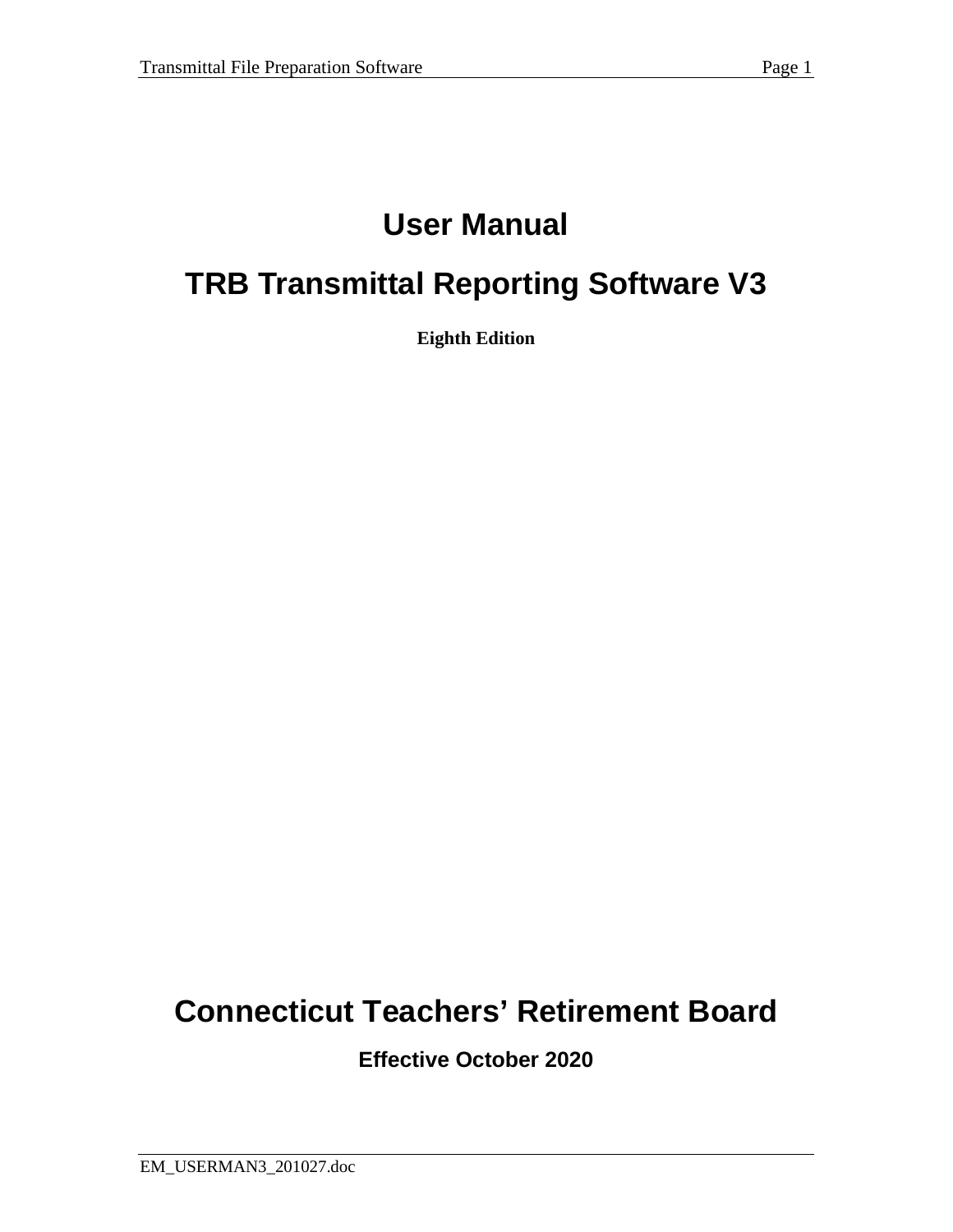# **Table of Contents**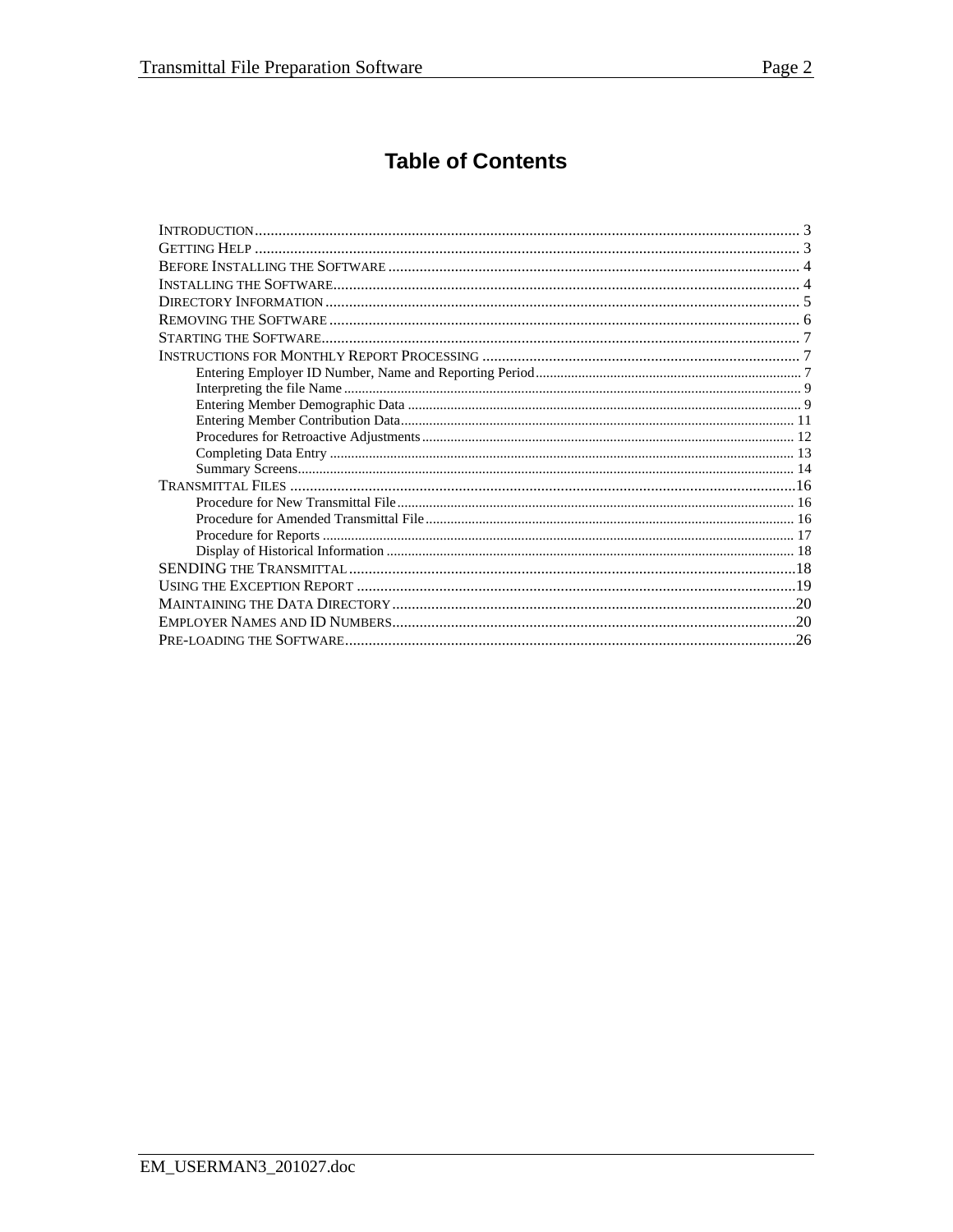### *Introduction*

This software application was developed by the Connecticut Teachers' Retirement Board (TRB) to facilitate the monthly reporting of contribution and demographic information to TRB's new Manage Membership System. The software is designed to be used on personal computers (PC's) with Microsoft Windows 95, Windows 98, Windows NT, Windows 2000, Windows ME, Windows XP and Windows 7 operating systems. A Reporting Unit generating the monthly report file from its payroll system should populate the software with this information.

With monthly reports coming in from more than 250 reporting units, it is important to automate data transmission as much as possible. To this end, TRB has designed a system which makes use of the internet and Email technology. The district's payroll office PC (or some other PC within the school district, or a PC available to the school district) must be able to access the Internet and have Email capability in order to send the monthly report file to and receive exception reports from TRB.

When the monthly report file (hereafter called the transmittal file) is ready, the school district will upload it to a secure website, [https://sft.ct.gov,](https://sft.ct.gov/) using the username and password provided by your TRB contact. At TRB, the transmittal will be downloaded from the website through an automated process. An acknowledgement confirming the receipt will be emailed to you within 15 minutes. If you do not receive this confirmation, please call your TRB contact, as you file may not have been successfully received.

Once the file is downloaded, it will pass through a number of edits. Member's account is updated if the edits are passed. An exception report is generated listing members that fail the edit(s), and emailed to the towns. These member's information is not updated.

# *Getting Help*

For help installing the new TRB Transmittal Software V3 or for help generating your first file, please contact TRB IT Staff at [TRB.IT@ct.gov.](mailto:TRB.IT@ct.gov) Please include your 3 digit town # assigned by TRB and "Transmittal Help" in the Subject line.

For help in using the Transmittal Software or for any other matters relating to TRB reporting please contact TRB as follows:

- E-mail exceptions.transmittal@ct.gov
- Fax (860) 241-9295
- Mail CT Teachers' Retirement Board 165 Capitol Avenue Hartford CT 06106-1673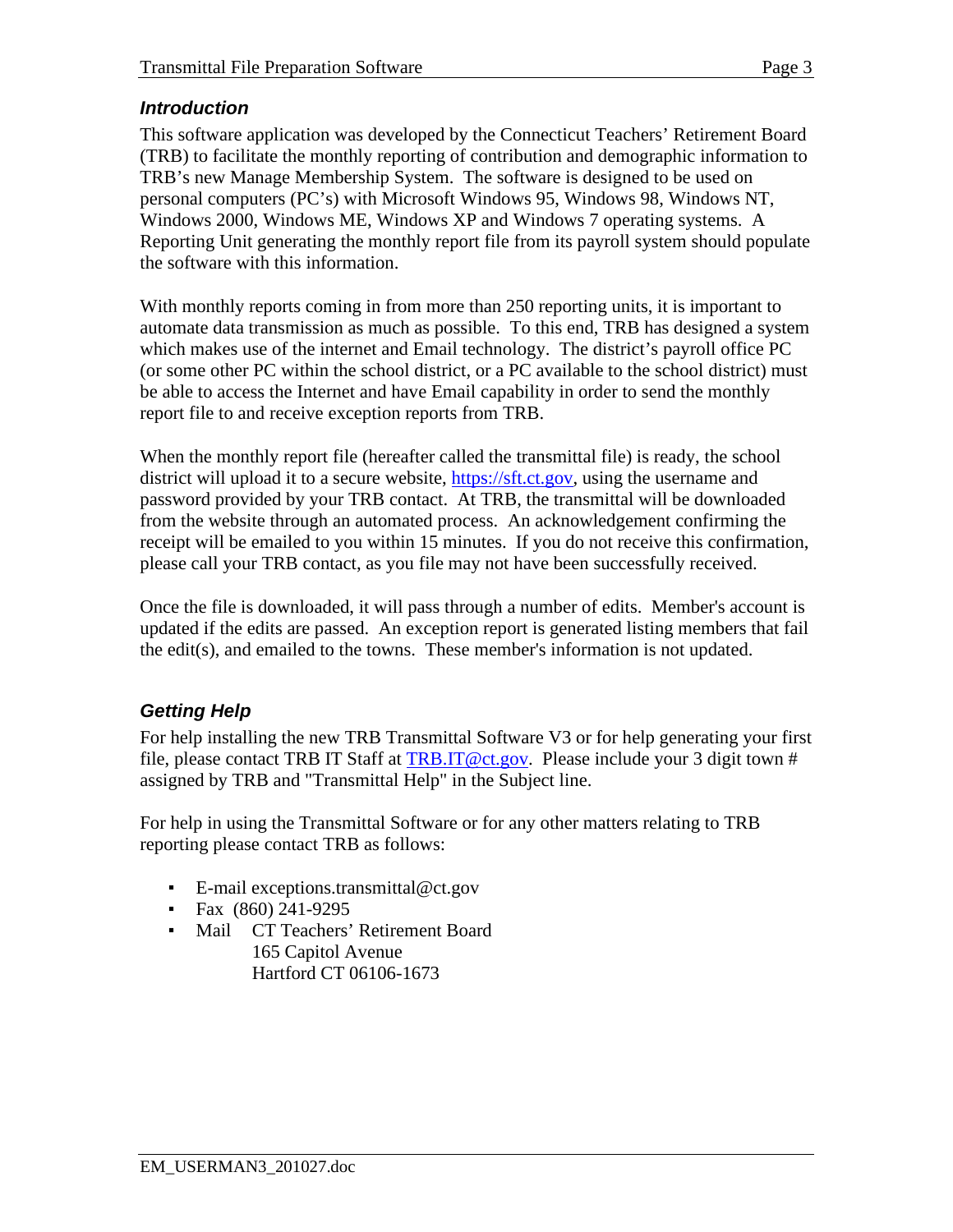## *Before Installing the Software*

Before a new installation of the software, be sure to take a backup of your entire Data folder to a floppy disk, cd or network drive and exit all windows applications.

### *Installing the Software*

TRB Transmittal Software can be downloaded from the TRB website under Employer Info. You need to have full access to the folder where the Software is installed. <https://portal.ct.gov/TRB/Content/Employers/Employers-Menu/Software-Applications>

# Software Applications

The following software applications can be downloaded by employers (Boards of Education, Charter Schools, etc) of the State of Connecticut. We are requesting that the Key Contact Update form and the Reporting Unit Superintendent's Contact Information form found under Employer Forms be completed no later than September 15th of each school year to ensure that our communications are sent to the correct people. These forms should also be used to report changes that occur throughout the school year.



In the dialog box that appears click on 'Open'

| <b>File Download</b> |                                                                                                                                                                                   |
|----------------------|-----------------------------------------------------------------------------------------------------------------------------------------------------------------------------------|
|                      | Do you want to open or save this file?                                                                                                                                            |
| 232                  | Name: trbtransv2.zip.<br>Type: PKZIP File, 4.33 MB<br>From: www.ct.gov                                                                                                            |
|                      | Save<br>Open<br>Fance                                                                                                                                                             |
|                      | Always ask before opening this type of file                                                                                                                                       |
|                      | While files from the Internet can be useful, some files can potentially<br>harm your computer. If you do not trust the source, do not open or<br>save this file. What's the risk? |

EM\_USERMAN3\_201027.doc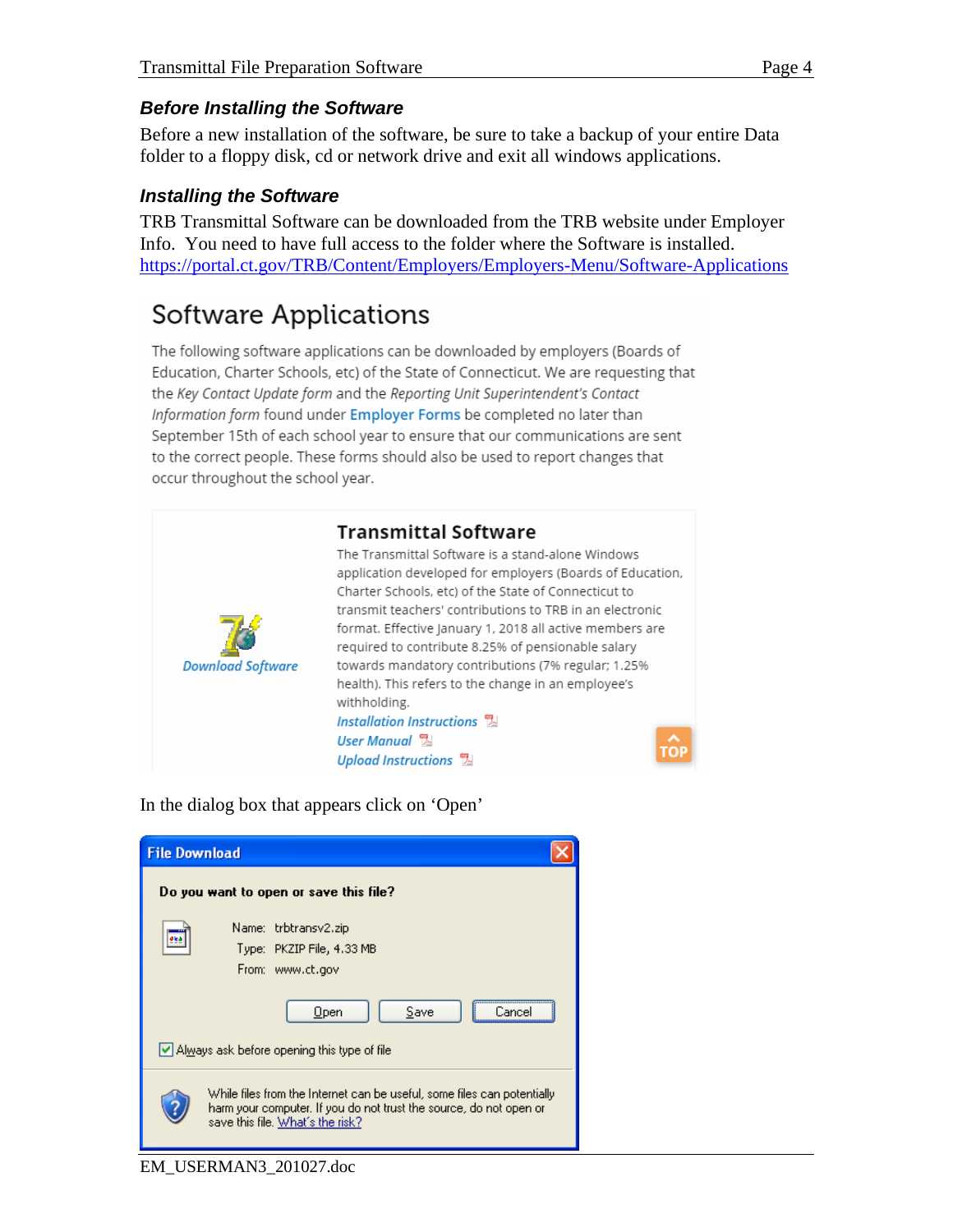|      | This brings up the following window.                                                                               |                             |                          |           |                          |                  |      |
|------|--------------------------------------------------------------------------------------------------------------------|-----------------------------|--------------------------|-----------|--------------------------|------------------|------|
|      | EL PKZIP® for Windows - Registered Version - C: Wocuments and Settings muzumdarv Local Settings \Tempor [=         |                             |                          |           |                          |                  |      |
| Eile | Compress Extract Sort Select View Window Help                                                                      |                             |                          |           |                          |                  |      |
| 凮    | $R[\nabla_{\!\! \! \! \! \textrm{B}}\! \,\varphi  \otimes   \varphi  \otimes  \varphi  \otimes  \varphi ]$<br>اتحت | $\mathscr{C}$ $\mathscr{C}$ |                          |           |                          |                  |      |
| û.   | C:\Documents and Settings\muzumdary\Local Settings\Temporary Internet Files\Content IF5\0X96 IFHG.                 |                             |                          |           |                          |                  |      |
|      | C: \Documents and Settings\muzumdarv\Local Settings\Temporary Internet Files\Content.IE5\MTSZET<br>Ш               |                             |                          |           |                          |                  |      |
|      | <b>Filename</b>                                                                                                    | <b>Date</b>                 | <b>Time</b>              | Orig Size | <b>Comp Size</b>         | <b>Method</b>    | Attr |
|      | TRBsetup.exe<br>1                                                                                                  | 7/14/2004                   | 12:04:20 pm              | 4,933,015 | 4,548,861                | <b>DeflatedN</b> | ₹    |
|      |                                                                                                                    |                             |                          |           |                          |                  |      |
|      |                                                                                                                    |                             |                          |           |                          |                  |      |
|      |                                                                                                                    |                             |                          |           |                          |                  |      |
|      |                                                                                                                    |                             |                          |           |                          |                  |      |
|      |                                                                                                                    |                             |                          |           |                          |                  |      |
|      |                                                                                                                    |                             |                          |           |                          |                  |      |
|      |                                                                                                                    |                             |                          |           |                          |                  |      |
|      |                                                                                                                    |                             |                          |           |                          |                  |      |
|      |                                                                                                                    |                             |                          |           |                          |                  |      |
|      |                                                                                                                    |                             |                          |           |                          |                  |      |
|      |                                                                                                                    |                             |                          |           |                          |                  |      |
|      |                                                                                                                    |                             |                          |           |                          |                  |      |
|      |                                                                                                                    |                             |                          |           |                          |                  |      |
|      |                                                                                                                    |                             |                          |           |                          |                  |      |
|      |                                                                                                                    |                             |                          |           |                          |                  |      |
|      | For Help, press F1                                                                                                 |                             | 1 files, 4,933,015 bytes |           | 1 files, 4,933,015 bytes |                  |      |

This brings up the following window.

Double click on TRBSetup.exe. The installshield wizard will prompt you through the different screens to install the software.

Instructions are as follows:

- 1. Click "Next" to continue
- 2. Enter the name of your Board of Education under the User Name
- 3. Select Install this application for "all users" or "only for me" and Click "Next"
- 4. You need to have full access to the folder where the software is installed. Unless you choose otherwise through "Change", TRBSetup will install the program in C:\Program Files\TRB Transmittal Software V3. Click "Next" to continue.
- 5. Click on "Install"
- 6. Click on "Finish" to complete the setup
- 7. TRBSetup creates a shortcut on the desktop called "TRBTransgenV3".
- 8. Restore your backup copy of the Data folder. If this is your first installation of the TRB Transmittal Software, when you create your first transmittal file the Data folder is created.

# *Directory Information*

The setup program installs the software in the "C:\Program Files\TRB Transmittal Software V3" directory (or the directory you selected during installation). A "Data" folder is created in that directory (C:\Program Files\TRB Transmittal Software V3\Data) when you create your first transmittal file. This is where the transmittal files you create are saved for historical purposes. The Transmittal Software Program looks for transmittal files only in this directory. In case you are using your payroll system to extract the files, the files should be saved in this directory.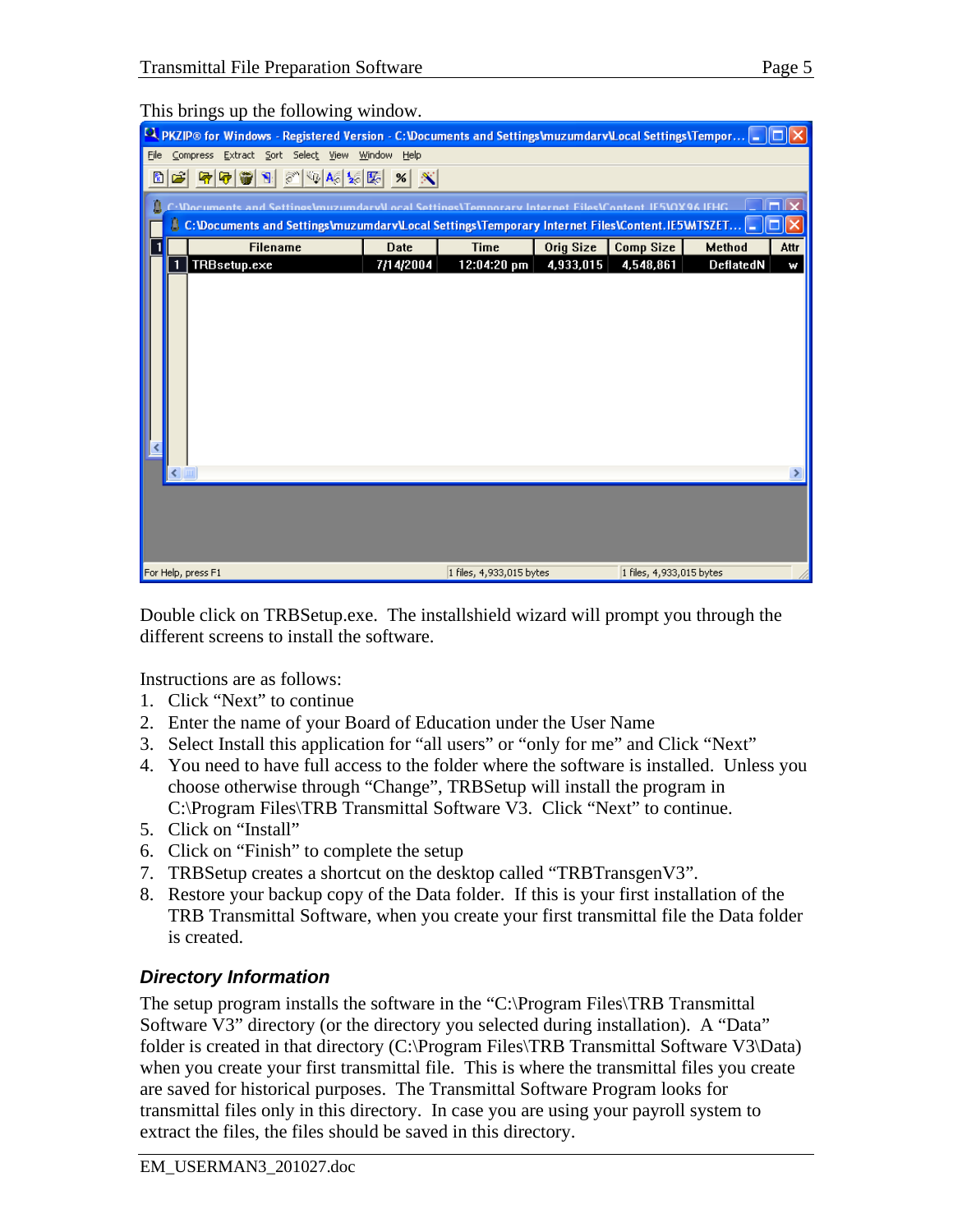## *Removing the Software*

In the event you want to remove the TRB Transmittal Software from your computer, follow these instructions:

- 1. Exit all Windows programs
- 2. Go to "Control Panel"
- 3. Click on "Add/Remove Programs"
- 4. Scroll to "TRB Transmittal Software V3" and highlight it.
- 5. Click on the "Add/Remove" button
- 6. Click on "Yes" to remove.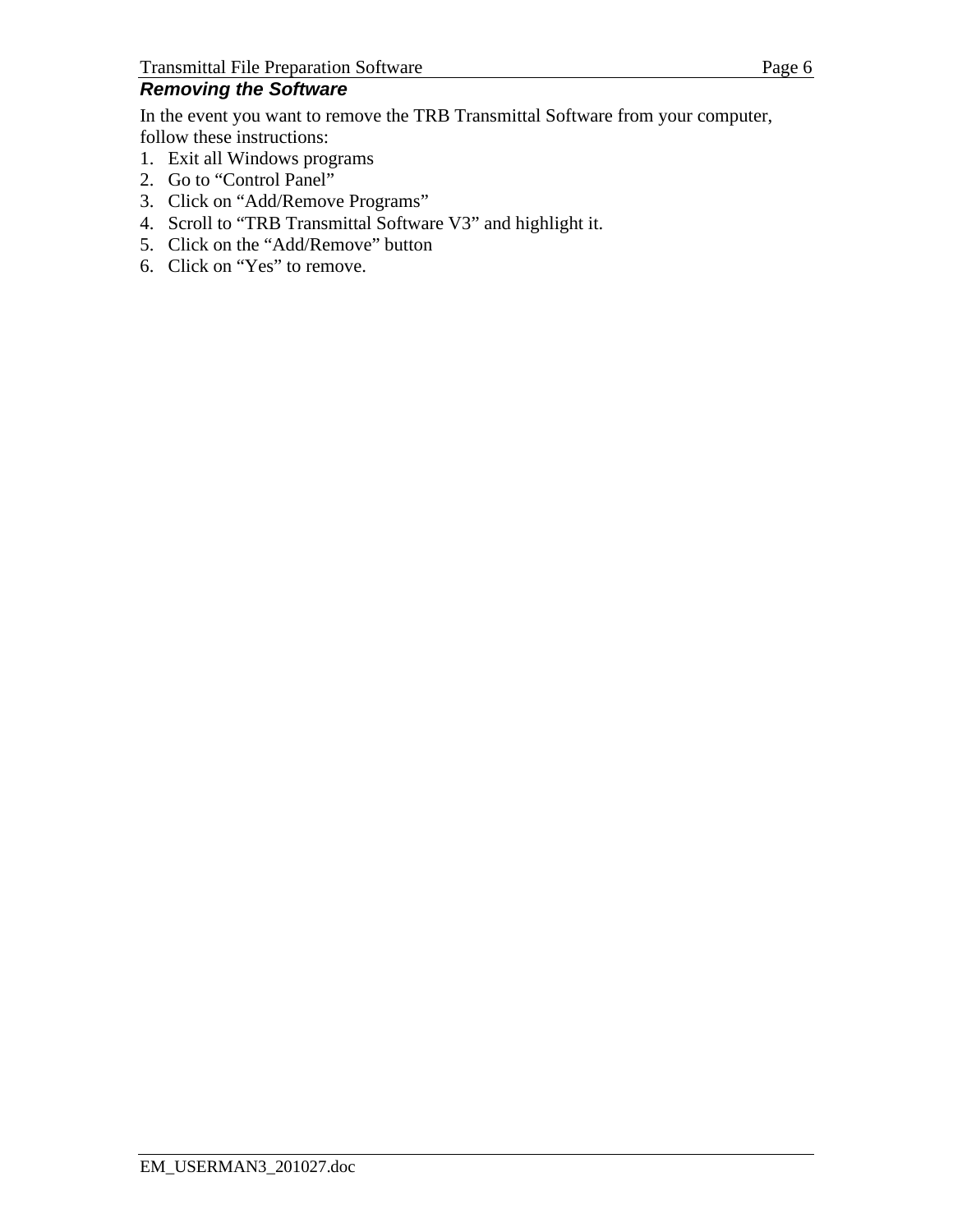#### *Starting the Software*

To start the Transmittal Software program, do the following:

- 1. Either double click on the TRBTransgenV3 icon on the Windows desktop, or…
- 2. Click on "Start".
- 3. Go to "Programs".
- 4. Go to "TRB Transmittal Software V3"
- 5. Click on the "TRBTransgenV3" icon, or...
- 6. Dbl click on C:\Program Files\TRB Transmittal Software V3\TRBTransGenV3.exe.
- 7. You are in the program!

### *Instructions for Monthly Report Processing*

#### **Entering Employer ID Number, Name and Reporting Period**

The TRB Transmittal Software V3 Program opens with the "Employer ID" screen as shown below.

| <b>TRB Transmittal Software V2</b>                                                                           |      |
|--------------------------------------------------------------------------------------------------------------|------|
| Welcome to TRB Transmittal Software V2.<br>Please select an employer ID from the list or<br>enter a new one. | Exit |
| $EmployerID$ :                                                                                               |      |
|                                                                                                              |      |

The procedure for creating the initial transmittal file differs from creating all subsequent transmittal files in that you start with an empty file. For subsequent transmittals, member data from the previous transmittal is copied and you simply edit it, if necessary, and do adds and deletes.

The procedure for creating a transmittal is as follows:

1. In the case of the initial transmittal file, enter your Employer ID number in the box (Use the number given in the list of TRB reporting units beginning on page 18 of these instructions and click on "Open".) This takes you to the "Employer Name" screen. (For subsequent transmittals, simply click on your Employer ID, shown in the drop-down arrow box. If you are one of the transmittal preparers who work with several employers, enter in the Employer ID for each employer, as necessary.)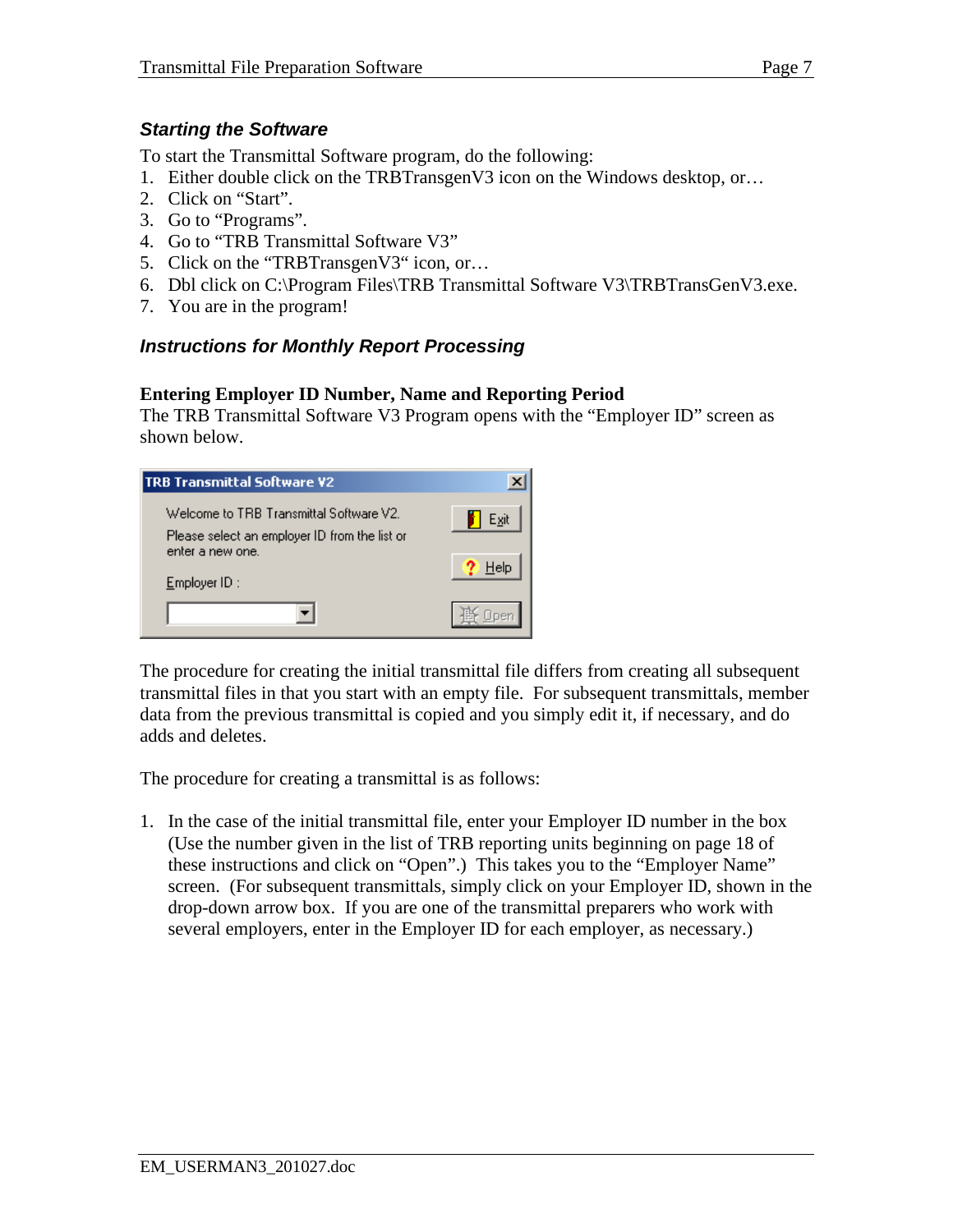| <b>TRB - Employer Name</b>                 |        | X    |
|--------------------------------------------|--------|------|
| Enter the employer name for employer 375 : |        | Exit |
| HIGHLINE BD OF ED                          |        |      |
| ⊤First reporting period⊤                   |        |      |
| $M$ onth:                                  | Year : |      |
| 09                                         | 2004   |      |
|                                            |        |      |

- 2. Enter the employer name corresponding to the listed employer ID number from the list beginning on page 18 in this manual (*be sure enter the name and employer ID exactly as shown, including capital letters*).
- 3. Select the month and year for the appropriate reporting period.
- 4. Click on "Open" and the program takes you to the "Transmittal Information" tab of the TRB Transmittal, as shown below.

| $\Box$ l $\Box$<br>TRB Transmittal - C:\Program Files\TRB Transmittal Software Y2\Data\20040901.375 |                                                                         |                        |  |  |
|-----------------------------------------------------------------------------------------------------|-------------------------------------------------------------------------|------------------------|--|--|
| Transmittal Information   <br>Member Demographic   Member Contributions                             |                                                                         |                        |  |  |
| Report Data                                                                                         | Employer Data                                                           | Exit                   |  |  |
| Use / Revise Data for:                                                                              |                                                                         |                        |  |  |
| September, 2004<br>► । ⊳⊞                                                                           | 375<br>Employer ID:                                                     | B<br>New               |  |  |
|                                                                                                     | Employer Name: HIGHLINE BD OF ED                                        |                        |  |  |
|                                                                                                     |                                                                         | ÷.                     |  |  |
| Amendment #: 0                                                                                      |                                                                         | Amend                  |  |  |
| <b>Revision # :</b><br>$\mathbf{1}$                                                                 | :Program                                                                | 阖                      |  |  |
| School Period: 1                                                                                    | Connecticut Teachers' Retirement Board                                  | Revise                 |  |  |
| Fiscal Year:<br>2005                                                                                | Employer Transmittal Software, v. 2.0                                   | ≞                      |  |  |
|                                                                                                     |                                                                         | Print                  |  |  |
| Transmittal File Namer                                                                              |                                                                         | ロ                      |  |  |
| C:\Program Files\TRB Transmittal Software V2\Data\20040901.375                                      |                                                                         |                        |  |  |
| Important Notice <sup>.</sup>                                                                       |                                                                         | Save                   |  |  |
| Please include the file name without the path ("20040901.375") in the body of your E-mail message!  |                                                                         | $\overline{?}$<br>Help |  |  |
| X Cancel                                                                                            |                                                                         |                        |  |  |
| <b>Record Count</b><br><b>Regular Total</b>                                                         | <b>Health Total</b><br><b>Contracts Total</b><br><b>Voluntary Total</b> | <b>Grand Total</b>     |  |  |
| \$810.00<br>5                                                                                       | \$168.75<br>\$266.00<br>\$1,029.00                                      | \$2,273.75             |  |  |
| Allow incomplete saves<br><b>AII</b>                                                                |                                                                         |                        |  |  |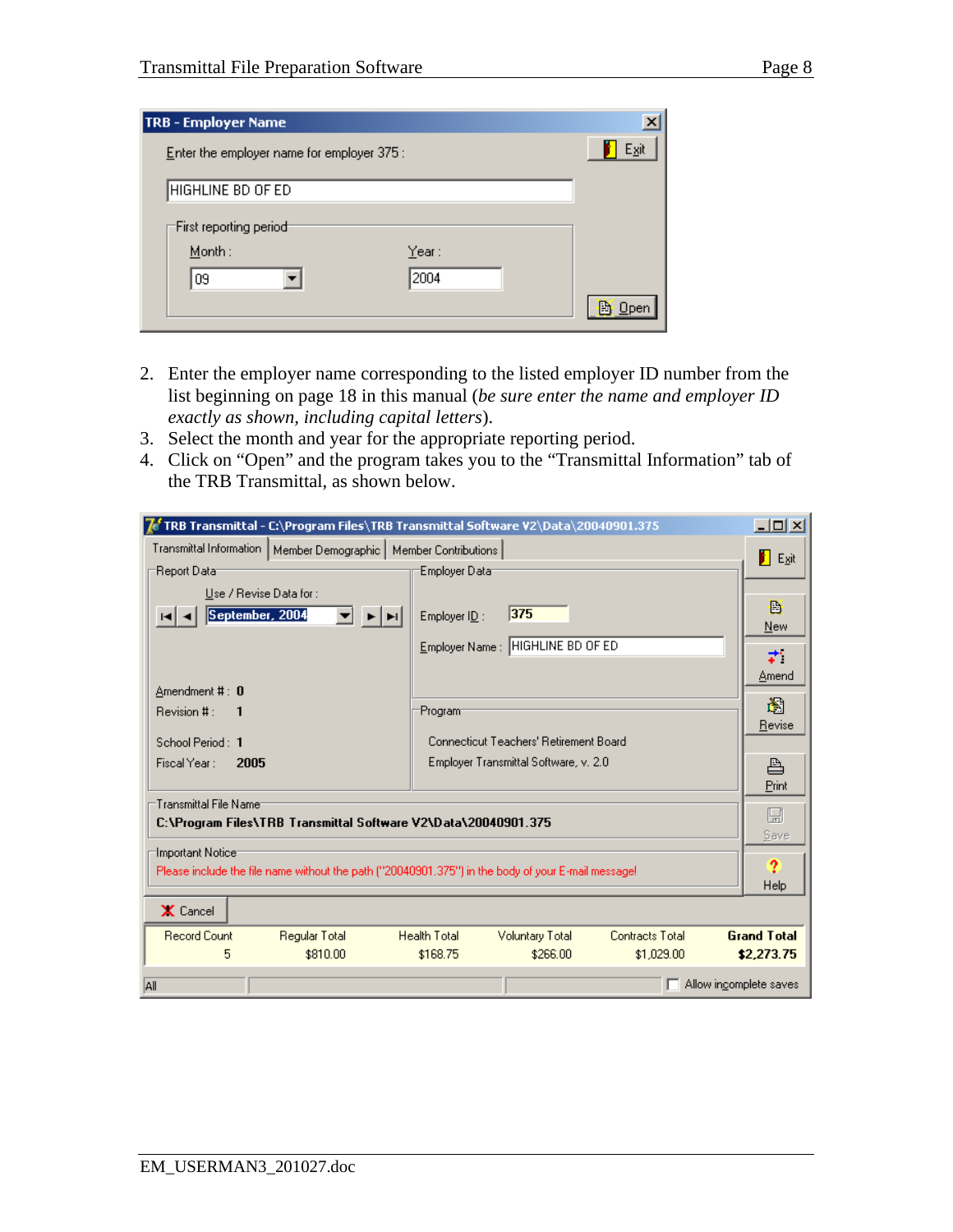#### **Interpreting the file Name**

The file name (20160900.375 in this case) and directory location are automatically created and displayed at the top of the form and in the File Name box at the bottom. (The information in the File Name box can be highlighted, copied and pasted.) The file name identifies the specific transmittal and is interpreted as follows:

|                                                                                                                                                | The name of the transmittal file is in this format: "CCYYMMAR.SDT", where: |                                                                                                                    |  |  |  |  |
|------------------------------------------------------------------------------------------------------------------------------------------------|----------------------------------------------------------------------------|--------------------------------------------------------------------------------------------------------------------|--|--|--|--|
|                                                                                                                                                |                                                                            | $CC -$ Century                                                                                                     |  |  |  |  |
| YY \                                                                                                                                           |                                                                            | - Year                                                                                                             |  |  |  |  |
|                                                                                                                                                |                                                                            | $MM$ – Month, $01(Jan) - 12(Dec)$                                                                                  |  |  |  |  |
| ${\bf A}$                                                                                                                                      |                                                                            | - Amendment number $(0-9)$ . Amendment files with $A > 0$ contain                                                  |  |  |  |  |
|                                                                                                                                                |                                                                            | members that were omitted from the original submission. Amendments<br>can have revisions.                          |  |  |  |  |
| $\bf R$                                                                                                                                        |                                                                            | - Revision number $(0 - 9)$ . Revisions are submitted to correct errors in the<br>original transmittal – not used. |  |  |  |  |
|                                                                                                                                                |                                                                            | <b>SDT</b> – School District/Town Code $(3 \text{ digits})$ – same as Employer ID                                  |  |  |  |  |
| Example: The transmittal name for School District 111 reporting the original transmittal<br>for September, 2016 would be <b>20160900.111</b> . |                                                                            |                                                                                                                    |  |  |  |  |

### **Entering Member Demographic Data**

The TRB Transmittal screen has two other tabs labeled as follows, Member Demographic and Member Contributions. Click on the Member Demographic Tab. If this is the first transmittal file you are creating, a detail form for data entry will be opened. When there is a drop-down arrow next to a data field on the form, use it to select the data entry from the drop-down list. Bold-letter data elements are mandatory.

| $\Box$ o $\Box$<br>To Member Detail - C:\Program Files\TRB Transmittal Software V2\Data\20040900.375 |                           |                                          |  |  |  |  |
|------------------------------------------------------------------------------------------------------|---------------------------|------------------------------------------|--|--|--|--|
|                                                                                                      |                           | 2<br>Help<br>П<br>$E_{\underline{x}}$ it |  |  |  |  |
| SSN:                                                                                                 | Demographic Data          | Contribution Data                        |  |  |  |  |
| Member Name                                                                                          | Address 1:                |                                          |  |  |  |  |
| Name Prefix :                                                                                        | Address <sub>2</sub>      |                                          |  |  |  |  |
| Last Name: $ $                                                                                       | City:                     |                                          |  |  |  |  |
| First Name:                                                                                          | State:                    | Connecticut                              |  |  |  |  |
|                                                                                                      | Zip code:                 |                                          |  |  |  |  |
| MiddleName:                                                                                          | <b>Address Eff. Date:</b> | 06/21/2004                               |  |  |  |  |
| Name Suffix :                                                                                        | Gender:                   | Unknown                                  |  |  |  |  |
|                                                                                                      | <b>Birth Date:</b>        | <u> 7 7 - </u>                           |  |  |  |  |
| $\Gamma\subset \Gamma$<br>Þ.                                                                         | Marital Status:           | Unknown                                  |  |  |  |  |
| ⊲<br>N<br>Prior $(\leq)$<br>First<br>Next 2)<br>Last                                                 | $E$ mail:                 |                                          |  |  |  |  |
| 岩<br>Ħ<br>A<br>×                                                                                     | Area Code :               | 860                                      |  |  |  |  |
| Cancel<br>Delete<br>Save<br>Insert                                                                   | Phone No:                 | Phone Ext:                               |  |  |  |  |
| Allow incomplete saves<br>Inserting                                                                  |                           |                                          |  |  |  |  |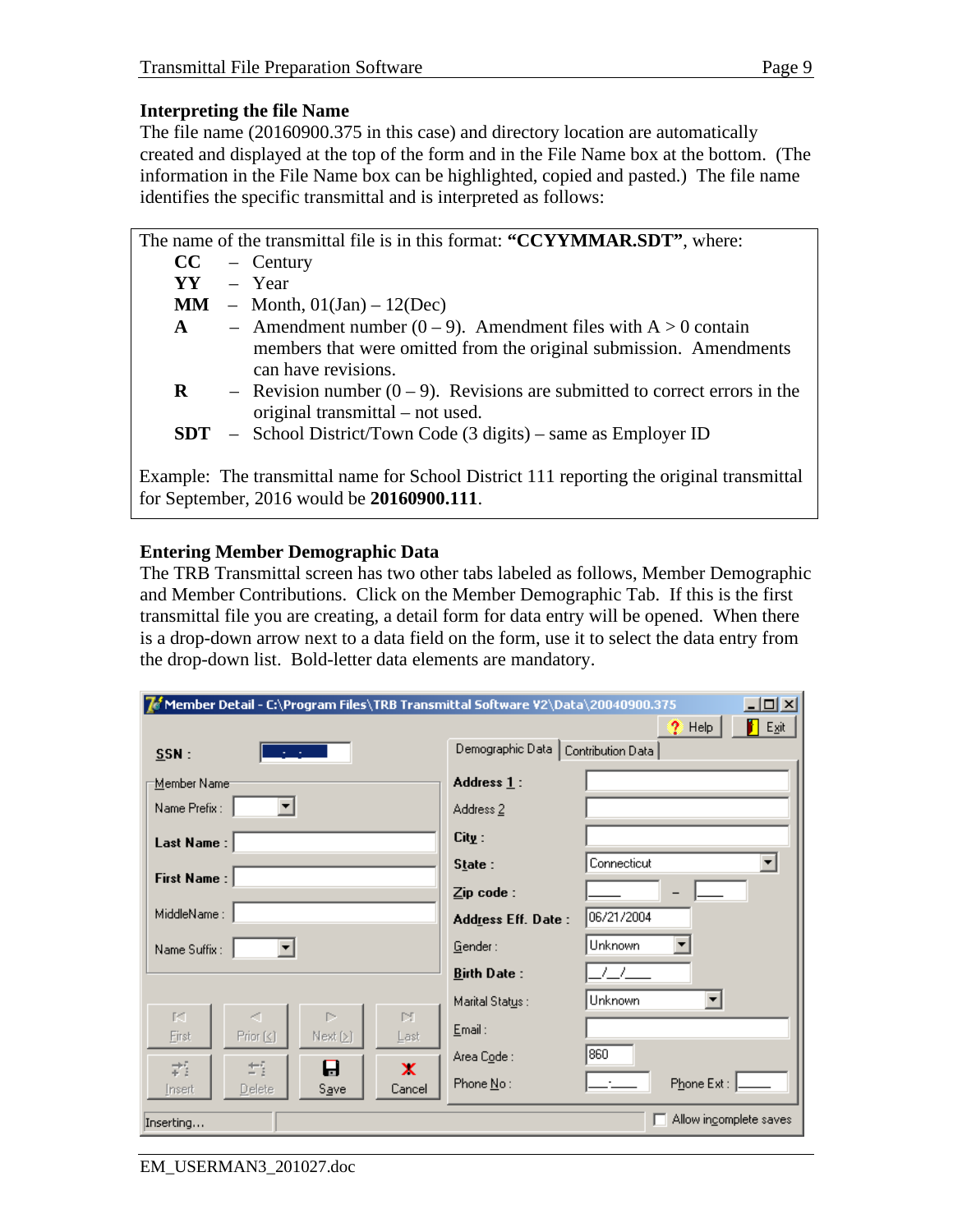Error messages will warn you of mistakes. You may "Exit" at any time -- you will receive a message indicating the file is incomplete or has errors if these conditions exist. If you enter data and wish to change your mind, click on "Cancel" and the screen will revert to the last "Saved" condition. If you click on "Save", the data entered in the member demographic screen will be saved.

Note 1: *The "Address Effective Date" is a required entry field. This date is now populated automatically with the current date when the transmittal file is processed using the TRB Transmittal Software. If you are using an Integrated Transmittal Process (extracting the information from your payroll system and populating it into the TRB Transmittal file any time you add, delete or change a member's record), please populate the "Address Effective Date" with the current date.*

Note 2: In general, you cannot enter just part of the data and then move on to the next member. You must enter all of the required data or get an error message. *There is an alternative, however. If you wish to enter only some of the data for the member, you must click on the "Allow incomplete saves" box in order to be able to save the incomplete data. This feature is designed to help large districts who might not be able to complete data entry during one session, or who may wish to partially populate the transmittal from their system. The user should use caution with the "Allow incomplete saves" feature because it overrides normal data edits in some cases. The user should be sure to check the completeness and validity of the data in the transmittal before sending it to TRB. If you are using an Integrated Transmittal Process, you should open the transmittal file in the TRB Transmittal Software and click "Show Errors" before sending the file to TRB. Incomplete and/or erroneous data will appear in an exception report that will be Emailed back to the district.*

*If the transmittal contains incomplete/incorrect data upon exit from the program, the "Allow incomplete saves" box will remain checked the next time the program is opened. If all error conditions have been corrected before exit, the "Allow incomplete saves box" is automatically unchecked.*

#### **Note 3:** *Please do not use any punctuation (if there is any, just ignore it. Examples: O'connor is Oconnor and P.O. Box is PO Box);*

Note 4: P*lease provide us with the email address of the teachers in the space allotted. If the email address is longer than the space available, enter the email address till the @ sign. Eg. Person\_with\_longemailaddress@.*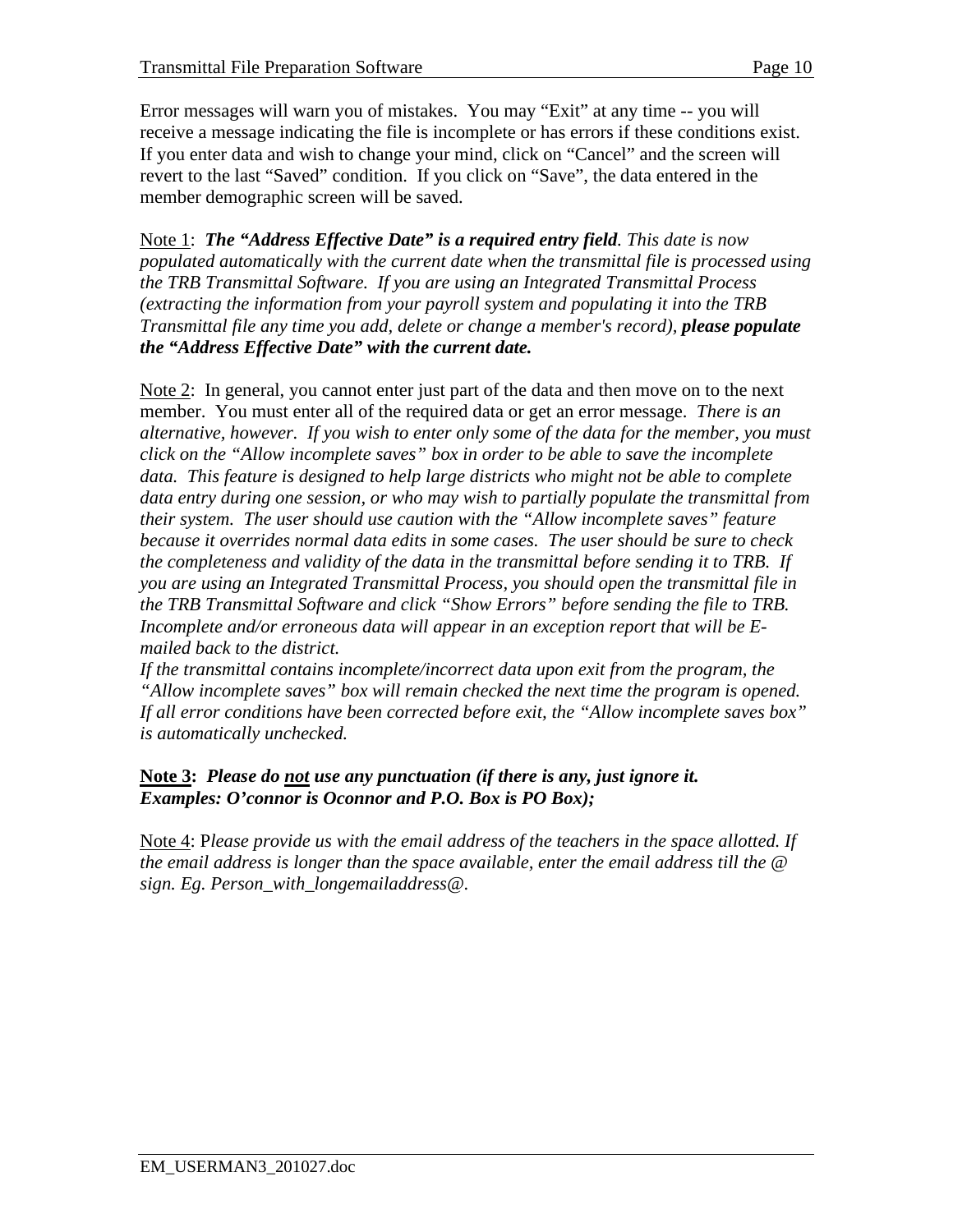| $\mathcal{U}'$ Member Detail - C:\Program Files\TRB Transmittal Software V2\Data\20040900.375 |                                  | $\Box$ ol $\times$                  |
|-----------------------------------------------------------------------------------------------|----------------------------------|-------------------------------------|
|                                                                                               | Contribution Data                | $E_{\underline{S}}$ it<br>?<br>Help |
| $SSN$ :<br><b>All Andre</b>                                                                   | Demographic Data                 |                                     |
| Member Name<br>$\blacktriangledown$                                                           | Member Amounts:                  |                                     |
| Name Prefix:                                                                                  | <b>Pensionable Compensation:</b> | \$0.00                              |
| <b>Last Name:</b>                                                                             | <b>Earnable Compensation:</b>    | \$0.00                              |
| <b>First Name:</b>                                                                            | FTE%:                            | 0.00%                               |
| MiddleName:                                                                                   | <b>Regular contributions:</b>    | \$0.00                              |
|                                                                                               | <b>Health contributions:</b>     | \$0.00                              |
| Name Suffix:                                                                                  | Voluntary contributions :        | \$0.00                              |
|                                                                                               | Contract payments :              | \$0.00                              |
| $\Gamma\subset$<br>K<br>D.<br>D.                                                              |                                  |                                     |
| Prior $( \leq )$<br>Next (2)<br>First<br>Last                                                 |                                  |                                     |
| 詩<br>雪<br>8<br>×                                                                              |                                  |                                     |
| Save<br>Cancel<br>Delete<br>Insert                                                            |                                  |                                     |
| Inserting                                                                                     |                                  | Allow incomplete saves              |

#### **Entering Member Contribution Data**

When you have finished entering data for the Demographic Data tab, click on the Contribution Data tab and enter data there according to the following rules:

- 1. *Pensionable Compensation* is member's compensation that is subject to mandatory contributions during the reporting period (month), excluding any other compensation that the member may receive that is exempt for purposes of the retirement system. Pensionable compensation must be greater than zero and must be less than, or equal to, earnable compensation. Monthly pensionable compensation is annual pensionable compensation divided by 10. You divide by 10 because TRB operates on a 10-month year (September-June).
- 2. *Earnable Compensation* is defined as the maximum compensation that the member could earn on a full-time basis that would be subject to mandatory contributions. Earnable compensation must be greater than zero and must be greater than or equal to pensionable compensation. Monthly earnable compensation is annual earnable compensation divided by 10. You divide by 10 because TRB operates on a 10-month year (September-June).
- 3. *Full-time-equivalent percentage (FTE%)* must be greater than zero and should equal pensionable compensation divided by earnable compensation.
- *4. Effective July 2018, Regular Pre-tax contributions* are currently equal to 7% of pensionable compensation.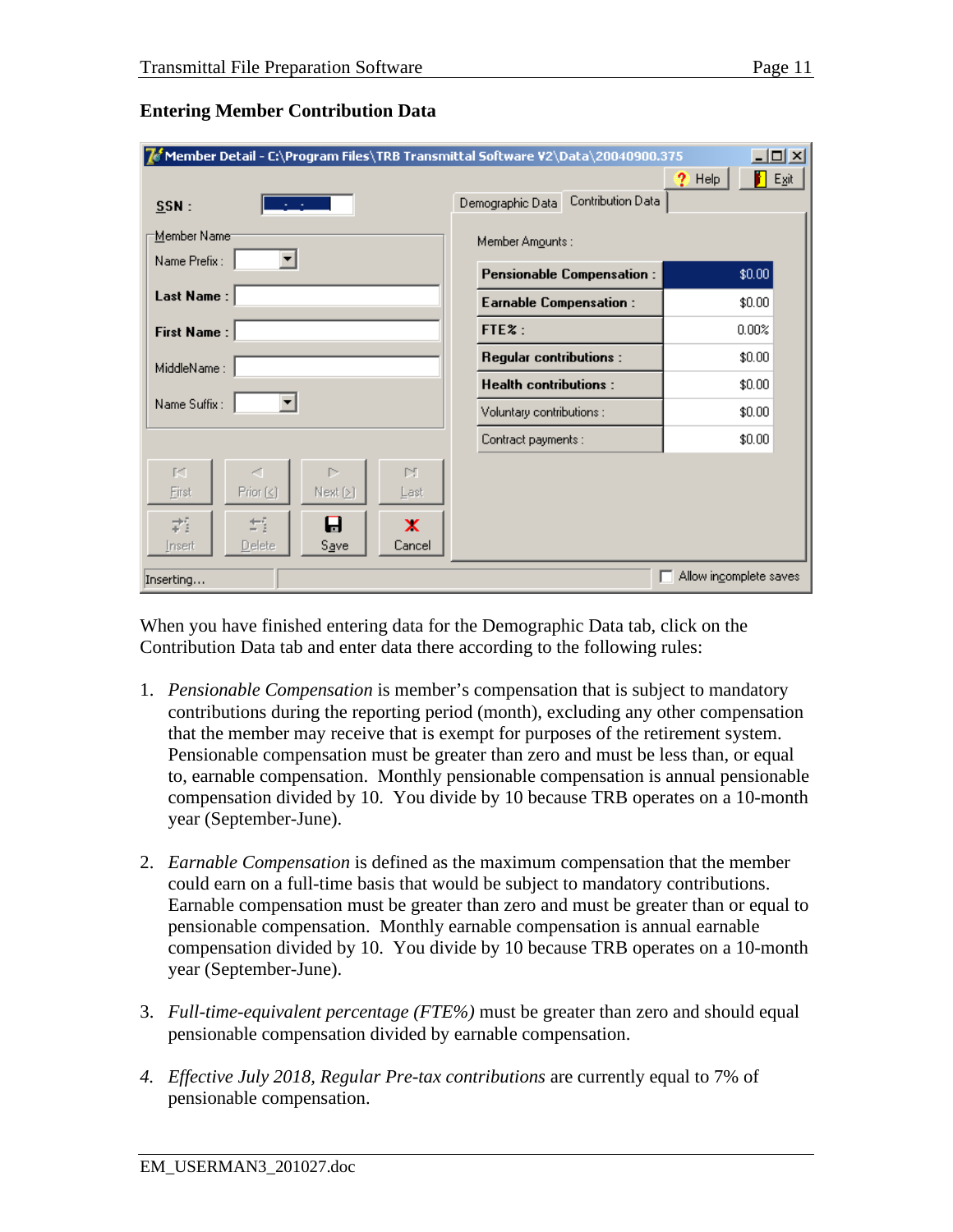#### **5.** *Health Pre-tax contributions* **are currently equal to 1.25% of pensionable compensation. (effective July 1, 2004)**

- *6. Voluntary after-tax deductions* are whatever the member has chosen.
- 7. *Contracts after-tax deductions* are whatever the member has contracted with TRB.
- 8. The sum of all contributions cannot exceed the pensionable salary.

#### **Procedures for Retroactive Adjustments**

For TRB-reporting purposes, retroactive adjustments are classified as follows:

- 1. Wage and contribution adjustments within the school fiscal year (July-June)
- 2. Wage and contribution adjustments in prior fiscal years
- 3. Other retroactive adjustments, such as service

In the case of within-fiscal-year adjustments, you may increase the reported pensionable and earnable compensation in a given month to give a contribution amount which brings contributions current for the year. In subsequent months, you would report the correct wage and contribution amount. For example, suppose an employee received a retroactive contract adjustment in December (effective the prior September) that raised pensionable wages from \$5,000 per month to \$5,500. Reporting would be as follows:

|           | Pensionable  | Earnable      | Regular       | Health        |
|-----------|--------------|---------------|---------------|---------------|
| Month     | Compensation | Contributions | Contributions | Contributions |
| September | \$5,000      | \$5,000       | \$350         | \$62.50       |
| October   | \$5,000      | \$5,000       | \$350         | \$62.50       |
| November  | \$5,000      | \$5,000       | \$350         | \$62.50       |
| December  | \$7,000      | \$7,000       | \$490         | \$87.50       |
| January   | \$5,500      | \$5,500       | \$385         | \$68.75       |
| February  | \$5,500      | \$5,500       | \$385         | \$68.75       |
| March     | \$5,500      | \$5,500       | \$385         | \$68.75       |
| April     | \$5,500      | \$5,500       | \$385         | \$68.75       |
| May       | \$5,500      | \$5,500       | \$385         | \$68.75       |
| June      | \$5,500      | \$5,500       | \$385         | \$68.75       |

In the case of wage and contribution adjustments that apply to previous fiscal years, and to other kinds of retroactive adjustments regardless of when they may have occurred, the reporting unit needs to indicate in a letter to the retirement system what was reported by time period and what should have been reported. TRB will make manual adjustments to the Manage Membership System, and bill the appropriate party for contributions and interest due if applicable.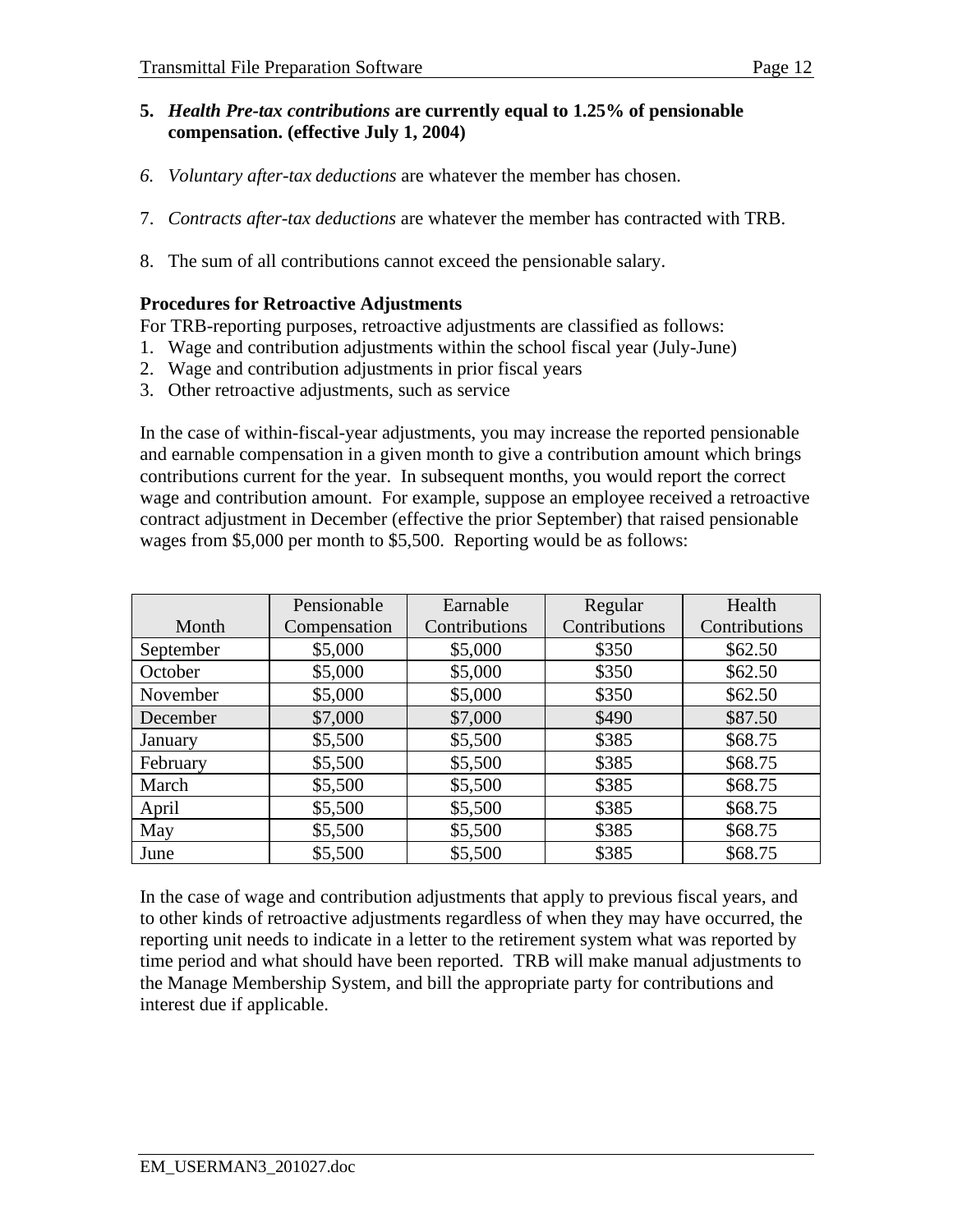#### **Completing Data Entry**

| 그미지<br>Member Detail - C:\Program Files\TRB Transmittal Software V2\Data\20040900.375 |                                       |                                          |  |  |
|---------------------------------------------------------------------------------------|---------------------------------------|------------------------------------------|--|--|
| 234-56-7890<br>SSN:                                                                   | Contribution Data<br>Demographic Data | Н<br>$E_{\underline{S}}$ it<br>?<br>Help |  |  |
| Member Name <sup>-</sup>                                                              | Member Amounts :                      |                                          |  |  |
| ▾<br>Name Prefix: Mr.                                                                 | <b>Pensionable Compensation:</b>      | \$5500.00                                |  |  |
| Last Name: Doughnut                                                                   | <b>Earnable Compensation:</b>         | \$6300.00                                |  |  |
| First Name : Jelly                                                                    | FTE%:                                 | 87.00%                                   |  |  |
| MiddleName: S                                                                         | <b>Regular contributions:</b>         | \$330.00                                 |  |  |
|                                                                                       | <b>Health contributions:</b>          | \$55.00                                  |  |  |
| Name Suffix :<br>Jr.                                                                  | Voluntary contributions :             | \$200.00                                 |  |  |
|                                                                                       | Contract payments :                   | \$300.00                                 |  |  |
| н<br>ы<br>Prior $($<br>Next $(2)$<br>First<br>Last                                    |                                       |                                          |  |  |
| ₹.<br>鳯<br>÷.<br>Ж<br>Delete<br>Cancel<br>Save<br>Insert                              |                                       |                                          |  |  |
| Browsing                                                                              |                                       | Allow incomplete saves                   |  |  |

After the demographic and contribution data have been entered for a member, click on "Save" to save the member's data. Internal edits in the program will warn you of incorrect data situations which must be corrected before the data can be saved. As shown in the screen above, a panel appears which allows you to navigate among the saved records; "Delete" the displayed record; or "Insert" a new record.

You continue entering data until the transmittal is completed. You can "Exit" at any time and come back later. Upon clicking on "Exit", the program shows you part of the demographic and contributions data in table form for convenient display and editing (click on the appropriate tab for the data you want).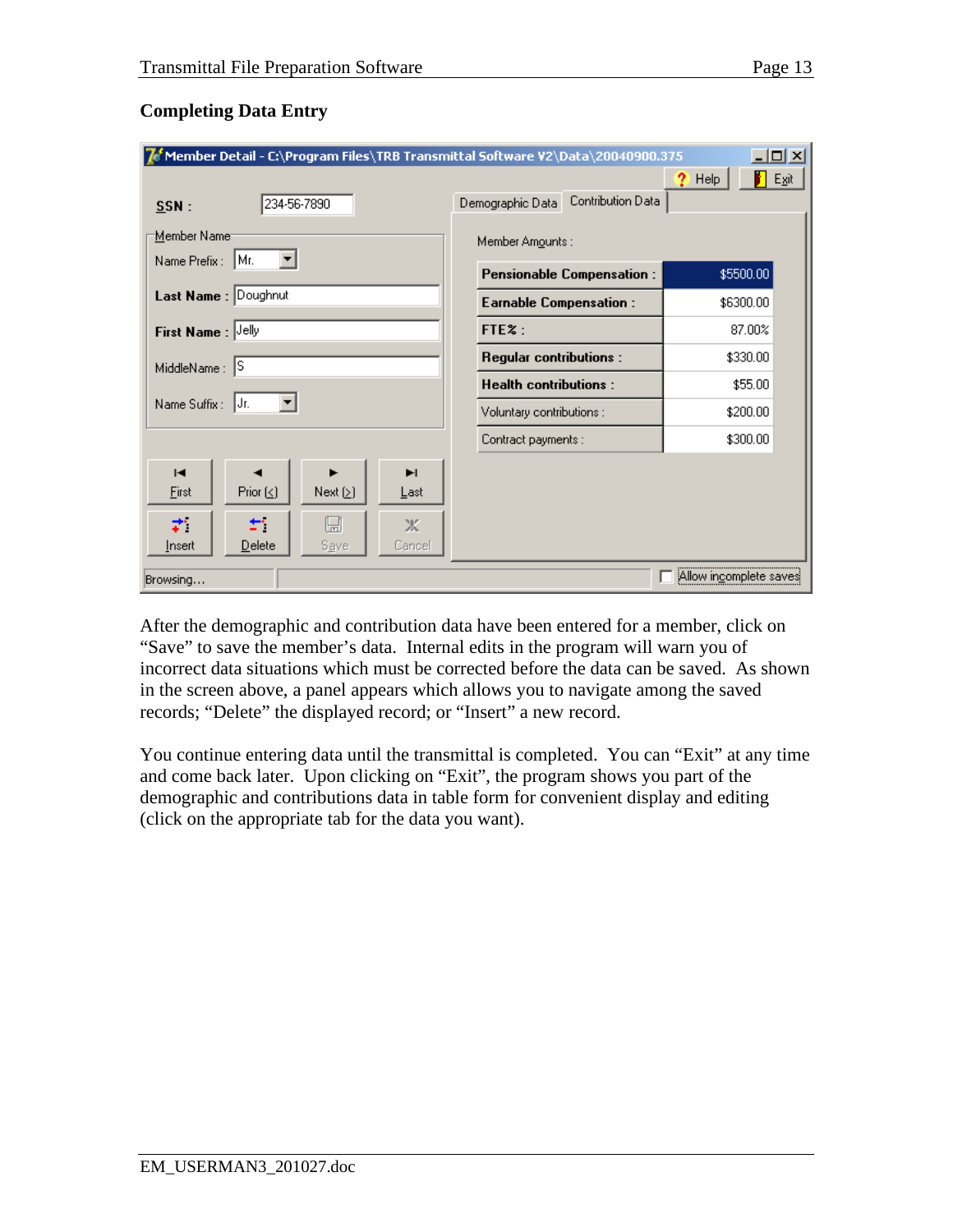#### **Summary Screens**

A number of functions are possible in this screen:

- Edit the data in the table by highlighting the appropriate data element. Social Security Numbers must be edited in the "Detail" view.
- Click on "Detail" to see the entire data for the member. Data may also be edited in this view.
- Click on "Sort" to sort the active column. You can also sort a column by clicking on the column name field.
- Click on "Insert" to get a blank data entry screen for a new member.
- Click on "Search" to filter records and show on screen only the records that meet the search criteria (to see all records again press "Show All")
- Click on "Show All" to display all the member records in table format.
- Click on "Show Errors" to show member records with errors (if any).

| 76 TRB Transmittal - C:\Program Files\TRB Transmittal Software V2\Data\20040900.375 |                        |                     |                        |                   |                        | $\Box$ o $\Box$        |
|-------------------------------------------------------------------------------------|------------------------|---------------------|------------------------|-------------------|------------------------|------------------------|
| Member Demographic<br>Member Contributions<br><b>Transmittal Information</b>        |                        |                     |                        |                   | П<br>Egit              |                        |
| Last Name                                                                           | <b>First Name</b>      | <b>SSN</b>          | Phone                  | <b>Birth Date</b> | Gender                 |                        |
| Jones                                                                               | Tom                    | 123-45-6789         | 234-5212               | 06/16/1952        | Male                   | B                      |
| Doughnut                                                                            | Jelly                  | 234-56-7890         | 234-3867               | 05/18/1951        | Male                   | New                    |
| Smith                                                                               | Sally                  | 334-35-4322         | 234-7654               | 11/17/1946        | Female                 | ÷.                     |
| Jane                                                                                | Doe                    | 654-23-7776         | 234-5787               | 06/23/1945        | Female                 | Amend                  |
| Sunflower                                                                           | Nancy                  | 987-65-4321         | 234-7445               | 06/11/1950        | Female                 |                        |
|                                                                                     |                        |                     |                        |                   |                        | 阖                      |
|                                                                                     |                        |                     |                        |                   |                        | Revise                 |
|                                                                                     |                        |                     |                        |                   |                        | ê                      |
|                                                                                     |                        |                     |                        |                   |                        | Print                  |
|                                                                                     |                        |                     |                        |                   |                        | $\boxplus$             |
|                                                                                     |                        |                     |                        |                   |                        | Save                   |
|                                                                                     |                        |                     |                        |                   |                        |                        |
|                                                                                     |                        |                     |                        |                   |                        | $\overline{?}$<br>Help |
| X Cancel                                                                            | S Detail               | → Insert            | <b>XX</b> Sort         | Cr' Search        | Show Errors            | <b>B</b> Show All      |
| <b>Record Count</b>                                                                 | Regular Total          | <b>Health Total</b> | <b>Voluntary Total</b> |                   | <b>Contracts Total</b> | <b>Grand Total</b>     |
| 5                                                                                   | \$810.00               | \$135.00            |                        | \$266.00          | \$1,029.00             | \$2,240.00             |
|                                                                                     |                        |                     |                        |                   |                        |                        |
| All                                                                                 | Allow incomplete saves |                     |                        |                   |                        |                        |

Record count and running totals of the contribution fields are shown at the bottom of the screen for easy reference.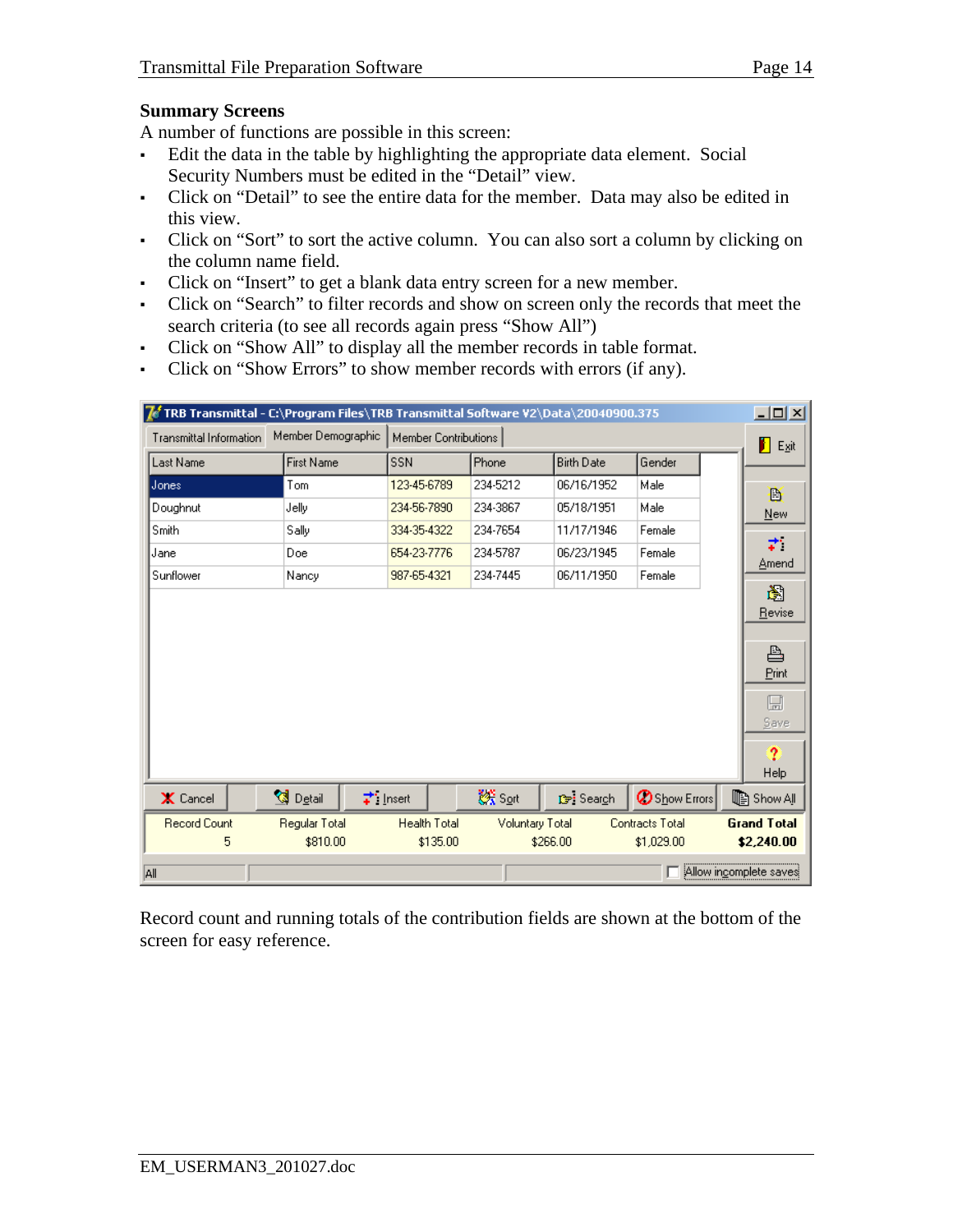The display below shows the error message dialog and a spreadsheet with an error message identifying five errors. Errors are identified by Social Security Number.

| <b>7</b> TRB Transmit | 7 TRB Transmittal Software - Error Messages                                                                                                                                        | $\Box$ D $\times$ | 그미지              |
|-----------------------|------------------------------------------------------------------------------------------------------------------------------------------------------------------------------------|-------------------|------------------|
|                       | Transmittal Informa 123-45-6789 : "Health contribution(\$30.00) <> 1.25% from pensionable amount(\$37.50)"!                                                                        |                   | Exit             |
| Last Name             | 234-56-7890 : "Health contribution(\$55.00) <> 1.25% from pensionable amount(\$68.75)"!<br>334-35-4322 : "Health contribution(\$10.00) <> 1.25% from pensionable amount(\$12.50)"! |                   |                  |
| Jones                 | 654-23-7776 : "Health contribution(\$25.00) <> 1.25% from pensionable amount(\$31.25)"!<br>987-65-4321 : "Health contribution(\$15.00) <> 1.25% from pensionable amount(\$18.75)"! |                   | B                |
| Doughnut              |                                                                                                                                                                                    |                   | New              |
| Smith                 |                                                                                                                                                                                    |                   | ÷.               |
| Jane                  |                                                                                                                                                                                    |                   | Amend            |
| Sunflower             |                                                                                                                                                                                    |                   |                  |
|                       |                                                                                                                                                                                    |                   | 阖<br>Revise      |
|                       |                                                                                                                                                                                    |                   |                  |
|                       |                                                                                                                                                                                    |                   | ê                |
|                       |                                                                                                                                                                                    |                   | Print            |
|                       |                                                                                                                                                                                    |                   | ロ                |
|                       |                                                                                                                                                                                    |                   | Save             |
|                       |                                                                                                                                                                                    |                   | $\overline{?}$   |
|                       |                                                                                                                                                                                    |                   | Help             |
| X Cancel              |                                                                                                                                                                                    |                   | Show All         |
| <b>Record Count</b>   |                                                                                                                                                                                    |                   | <b>and Total</b> |
| 5                     |                                                                                                                                                                                    |                   | 2,240.00         |
| Errors                | As File<br>OΚ                                                                                                                                                                      |                   | blete saves      |

Click on "OK" and the members with errors will appear in the spreadsheet view for easy editing. Remember that some data elements (address for example) must be viewed and edited in the "Detail" view*. It is important to check the transmittal for errors before uploading the file.*

Click on "As File…" to open Notepad with the list of error messages displayed in the current document. This document can be printed, using the "Print" function of Notepad, and can be saved as a text file, using the "Save" function of Notepad.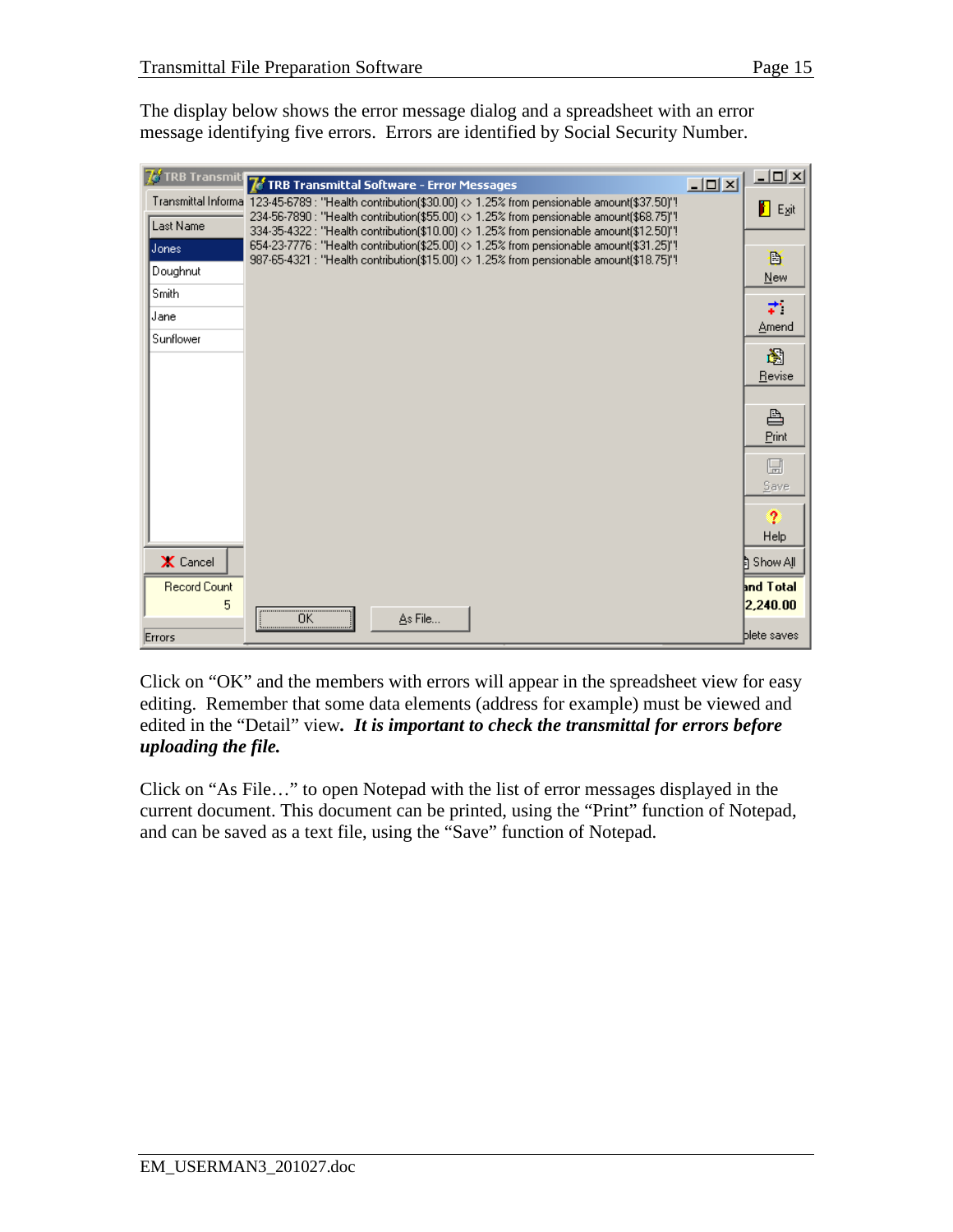| <b><i>C</i></b> TRB Transmittal - C:\Program Files\TRB Transmittal Software V2\Data\20040900.375 |                              |                      |                             |        |                  |                                                  |           |                    |  | ᅴᄆᄼ              |
|--------------------------------------------------------------------------------------------------|------------------------------|----------------------|-----------------------------|--------|------------------|--------------------------------------------------|-----------|--------------------|--|------------------|
| Member Contributions<br>Transmittal Information  <br>Member Demographic                          |                              |                      |                             |        | $E_{x}$ it       |                                                  |           |                    |  |                  |
| Last, First                                                                                      | <b>SSN</b>                   | Pensionable Earnable |                             | FTE%   | Regular          | Health                                           | Voluntary | Contracts          |  |                  |
| Jones, Tom                                                                                       | 123-45-6789                  | \$3000.00            | \$4000.00                   | 75.00  | \$180.00         | \$37.50                                          | \$34.00   | \$53.00            |  | B                |
| Doughnut, Jelly                                                                                  | 234-56-7890                  | \$5500.00            | \$6300.00                   | 87.00  | \$330.00         | \$68.75                                          | \$200.00  | \$300.00           |  | <b>New</b>       |
| Smith, Sally                                                                                     | 334-35-4322                  | \$1000.00            | \$1000.00                   | 100.00 | \$60.00          | \$12.50                                          | \$0.00    | \$0.00             |  |                  |
| Jane, Doel                                                                                       | 654-23-7776                  | \$2500.00            | \$2500.00 100.00            |        | \$150.00         | \$31.25                                          | \$32.00   | \$676.00           |  | ÷.<br>Amend      |
| Sunflower, Nancy 987-65-4321                                                                     |                              | \$1500.00            | \$1500.00 100.00            |        | \$90.00          | \$18.75                                          | \$0.00    | \$0.00             |  |                  |
|                                                                                                  |                              |                      |                             |        |                  |                                                  |           |                    |  | 阖                |
|                                                                                                  |                              |                      |                             |        |                  |                                                  |           |                    |  | Revise           |
|                                                                                                  |                              |                      |                             |        |                  |                                                  |           |                    |  | a.               |
|                                                                                                  |                              |                      |                             |        |                  |                                                  |           |                    |  | Print            |
|                                                                                                  |                              |                      |                             |        |                  |                                                  |           |                    |  | 日                |
|                                                                                                  |                              |                      |                             |        |                  |                                                  |           |                    |  | Save             |
|                                                                                                  |                              |                      |                             |        |                  |                                                  |           |                    |  |                  |
|                                                                                                  |                              |                      |                             |        |                  |                                                  |           |                    |  | $\boldsymbol{?}$ |
|                                                                                                  |                              |                      |                             |        |                  |                                                  |           |                    |  | Help             |
| X Cancel                                                                                         | S Detail                     |                      | $\overrightarrow{ }$ Insert |        | <b>Kont</b> Sort | <b>G</b> <sup>2</sup> Search                     |           | Show Errors        |  | ∭⊟ Show All      |
| Record Count                                                                                     | Regular Total                |                      | <b>Health Total</b>         |        |                  | <b>Contracts Total</b><br><b>Voluntary Total</b> |           | <b>Grand Total</b> |  |                  |
| 5                                                                                                |                              | \$810.00             | \$168.75                    |        |                  | \$266.00                                         |           | \$1,029.00         |  | \$2,273.75       |
| Errors                                                                                           | Allow incomplete saves<br> ⊽ |                      |                             |        |                  |                                                  |           |                    |  |                  |

# *Transmittal Files*

The buttons at the right of the screen: "New", "Amend", "Revise" and "Print" allow you to access other important functions of the Transmittal Software.

### **Procedure for New Transmittal File**

The "New" button is the most critical, in many respects, because clicking on it irrevocably saves the data in the transmittal. The data are available for view-only from that point on. You click on "New" only when you are ready to start work on the next month's transmittal. *Do not click on "New" until you have uploaded the transmittal to TRB and are certain that you are finished with amendments and revisions to the current month.*

### **Procedure for Amended Transmittal File**

The purpose of "Amend" is to add members that were inadvertently omitted from the transmittal. You would only do an amendment after the transmittal is uploaded to TRB and you have received an email confirming that the file was processed, and before you click on the "New" button to begin the next month's transmittal; i.e., you can only amend the current transmittal file. It is possible to create more than one amendment file for a given monthly report.

To create an amended file, click on the "Amend" button in the Transmittal Preparation Form. Enter Demographic Data and Contribution Data into the Member Detail screen the same as for any transmittal. Do not duplicate members that were on the initial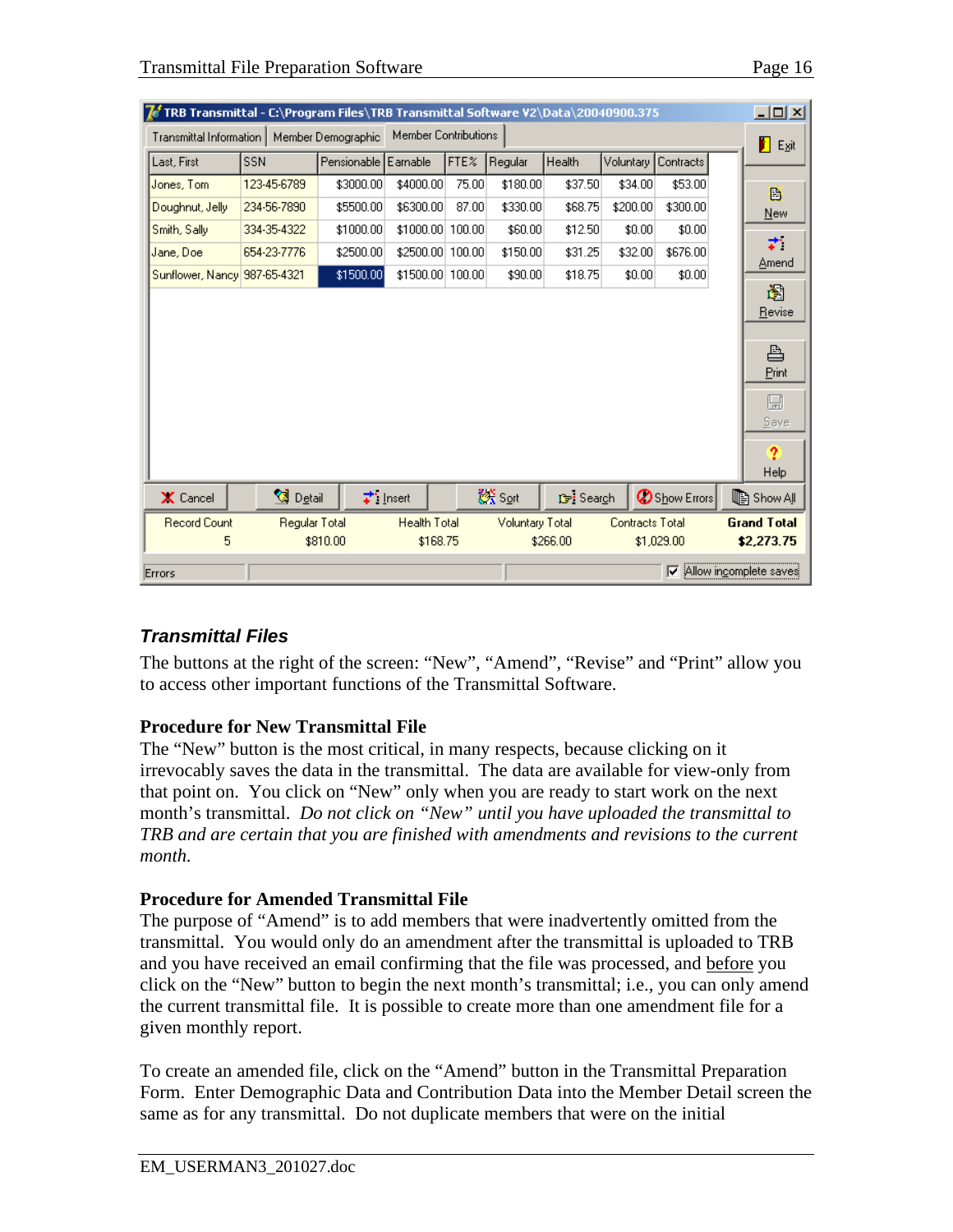transmittal. When you finish entering data, upload the amended file to TRB the same as you would the transmittal. When you eventually click on "New" to begin next month's transmittal, the amendment is automatically merged with the initial transmittal to form a combined file. This file forms the basis for the next month's transmittal.

#### **Procedure for Reports**

You can generate two types of printed reports for a transmittal. Click the "Print" button and select the type of report you need:

- Demographic information
- Transaction information.

A sample of the reports are shown next page.

|                  | Members - September 2004 Transmittar |                                                             |                         |                                     |  |
|------------------|--------------------------------------|-------------------------------------------------------------|-------------------------|-------------------------------------|--|
| $\boldsymbol{N}$ | SSN#/<br>Gender                      | Name/<br><b>Address</b>                                     | Phone /<br><b>EMail</b> | Birth Day/<br><b>Marital Status</b> |  |
| $\mathbf{1}$ .   | 123-45-6789<br>Male                  | Mr. Jones, Tom A., Jr.<br>34 Willow Street, Apartment 23    | (860) 234-5212 / 34     | 06/16/1952<br><b>Married</b>        |  |
|                  |                                      | Highline, CT 06004-3453                                     | 234@aol.com             |                                     |  |
| 2.               | 234-56-7890<br>Male                  | Mr. Doughnut, Jelly S., Jr.<br>128 W Pine ST, Apartment #9  | (860) 234-3867 / 43     | 05/18/1951<br>Married               |  |
|                  |                                      | Highline, CT 06075-6523                                     | jsd@aol.com             |                                     |  |
| 3.               | 334-35-4322<br>Female                | Ms. Smith, Sally<br>1543 Hickory Lane<br>Highline, CT 06075 | (860) 234-7654 / 34     | 11/17/1946<br>Unknown               |  |
| 4.               | 654-23-7776<br>Female                | Ms. Jane, Doe S.<br>23 South Oak                            | (860) 234-5787          | 06/23/1945<br>Divorced              |  |
|                  |                                      | Highline, CT 06783-2354                                     | jdoe@yahoo.com          |                                     |  |
| 5.               | 987-65-4321<br>Female                | Miss Sunflower, Nancy S.<br>Town Road                       | (860) 234-7445          | 06/11/1950<br>Single                |  |
|                  |                                      | Highline, CT 06075                                          | sunflow@hotmail.com     |                                     |  |

#### **HIGHLINE BD OF ED**

# Mambers - Sentember 2004 Transmittal

5 record(s)

### **HIGHLINE BD OF ED**

# Transactions - September 2004 Transmittal

| N   | SSN#                                                          | Name                | Pensionable | FTE%    | Regular  |          | Health Voluntary | Contract  |
|-----|---------------------------------------------------------------|---------------------|-------------|---------|----------|----------|------------------|-----------|
|     | 123-45-6789                                                   | Jones, Tom A.       | \$3000.00   | 75.00%  | \$180.00 | \$37.50  | \$34.00          | \$53.00   |
| 2.  | 234-56-7890                                                   | Doughnut, Jelly S.  | \$5500.00   | 87.00%  | \$330.00 | \$68.75  | \$200.00         | \$300.00  |
| З.  | 334-35-4322                                                   | Smith, Sally        | \$1000.00   | 100.00% | \$60.00  | \$12.50  | \$0.00           | \$0.00    |
| 4.  | 654-23-7776                                                   | Jane, Doe S.        | \$2500.00   | 100.00% | \$150.00 | \$31.25  | \$32.00          | \$676.00  |
| -5. | 987-65-4321                                                   | Sunflower, Nancy S. | \$1500.00   | 100.00% | \$90.00  | \$18.75  | \$0.00           | \$0.00    |
|     |                                                               |                     | Totals:     |         | \$810.00 | \$168.75 | \$266.00         | \$1029.00 |
|     | $5$ record(s)<br><b>Grand Total Receivables:</b><br>\$2273.75 |                     |             |         |          |          |                  |           |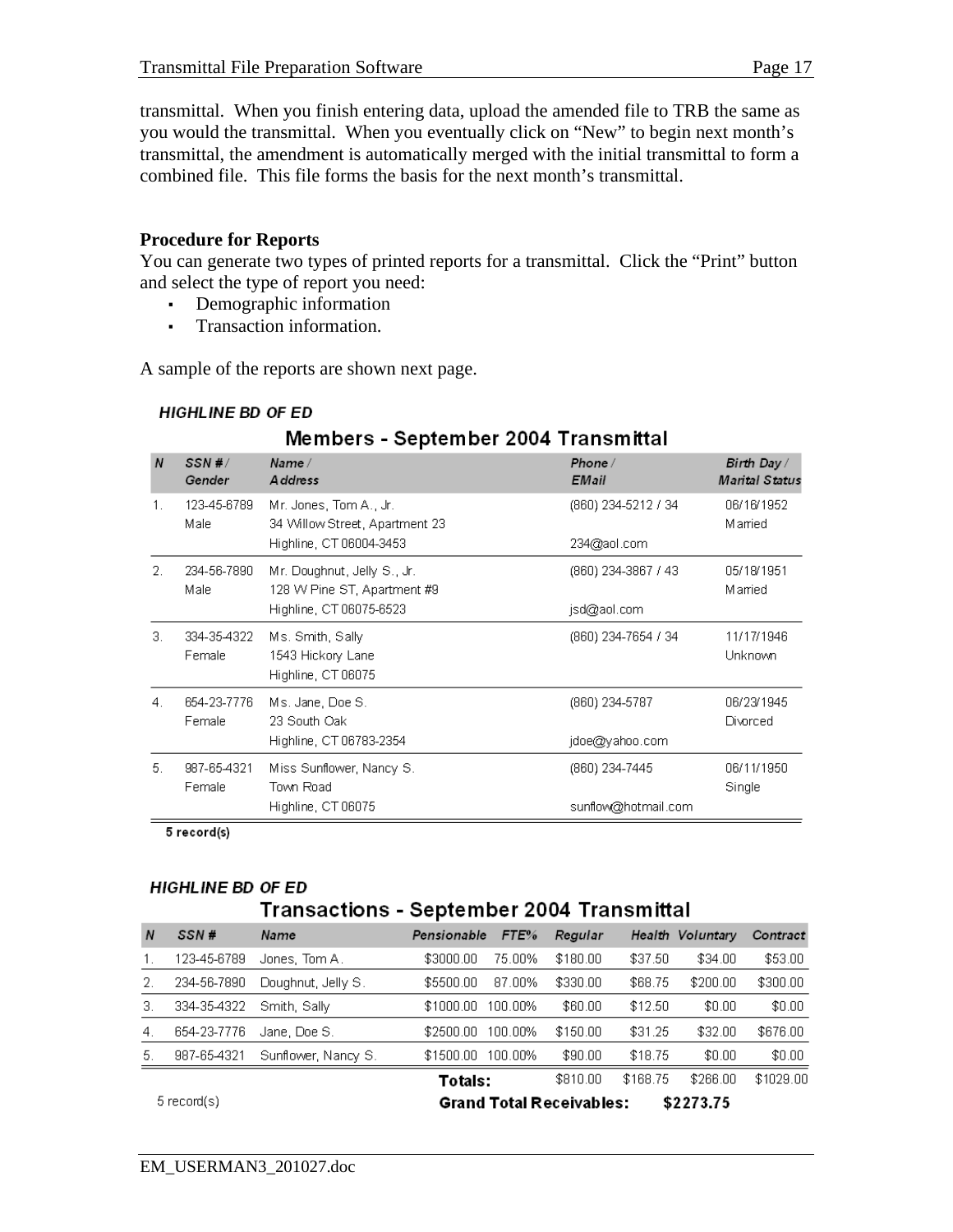The monthly transmittals, and any amendments and revisions, are saved in the Data directory, C:\PROGRAM FILES\TRB TRANSMITTAL SOFTWARE V3\Data. To access these files (read only), click on the down-arrow in the "Use/Revise Data for" field. Arrowheads indicate the presence of amendments and revisions. The screen next page shows that for the month of April, 2004, there was a revision to the original transmittal and two amendments. The arrowhead by Amendment 2 shows that there is additional activity associated with it.

| TRB Transmittal - C:\Program Files\TRB Transmittal Software V2\Data\20040901.375                         |                                              |                                      |                                                                                 |                                      |                        |                                  |
|----------------------------------------------------------------------------------------------------------|----------------------------------------------|--------------------------------------|---------------------------------------------------------------------------------|--------------------------------------|------------------------|----------------------------------|
| Transmittal Information  <br>Member Demographic   Member Contributions  <br>Employer Data<br>Report Data |                                              |                                      |                                                                                 |                                      |                        | Exit                             |
| Use / Revise Data for:<br>September, 2004                                                                | 憲<br>I >II<br>September, 2004                | Employer $I\underline{D}$ :          | 375<br>Employer Name: HIGHLINE BD OF ED                                         |                                      |                        | B<br>New                         |
|                                                                                                          | June, 2004<br>May, 2004                      |                                      |                                                                                 |                                      |                        | ÷.<br>Amend                      |
| Amendment $\sharp: 0$<br>Revision # :<br>1                                                               | April, 2004<br>March, 2004<br>February, 2004 | Amendment 2<br>Amendment 1<br>Report | Revision 1<br>Original submission                                               |                                      |                        | 阖<br>Revise                      |
| School Period: 1<br>Fiscal Year:<br>2005                                                                 | January, 2004<br>December, 2003              |                                      | Connecticut Teachers' Retirement Board<br>Employer Transmittal Software, v. 2.0 |                                      |                        | ≞                                |
| Transmittal File Name=,                                                                                  | November, 2003<br>October, 2003              |                                      |                                                                                 |                                      |                        | Print<br>日                       |
| C:\Program Files\TRB Transmittal Software V2\Data\20040901.375<br>Important Notice <sup>.</sup>          |                                              |                                      |                                                                                 |                                      | Save                   |                                  |
| Please include the file name without the path ("20040901.375") in the body of your E-mail message!       |                                              |                                      |                                                                                 |                                      | $\overline{?}$<br>Help |                                  |
| X Cancel                                                                                                 |                                              |                                      |                                                                                 |                                      |                        |                                  |
| <b>Record Count</b><br>5                                                                                 | Regular Total<br>\$810.00                    | <b>Health Total</b><br>\$168.75      | <b>Voluntary Total</b><br>\$266.00                                              | <b>Contracts Total</b><br>\$1,029.00 |                        | <b>Grand Total</b><br>\$2,273.75 |
| All                                                                                                      |                                              |                                      |                                                                                 |                                      |                        | Allow incomplete saves           |

To see the detail for the original submission, the amendments and revisions, click on them. For any but the current month, the data can be viewed only, not edited.

# *Sending the Transmittal to TRB*

- 1. The completed Transmittal should be uploaded to a secure website [https://sft.ct.gov](https://sft.ct.gov/) using the user name and password provided by your TRB contact.
- 2. Only properly named Transmittal files should be uploaded to this website. The files are downloaded by an automated process and any other messages will not be seen by TRB staff.
- 3. Use [exceptions.transmittal@ct.gov](mailto:exceptions.transmittal@ct.gov) for general communication.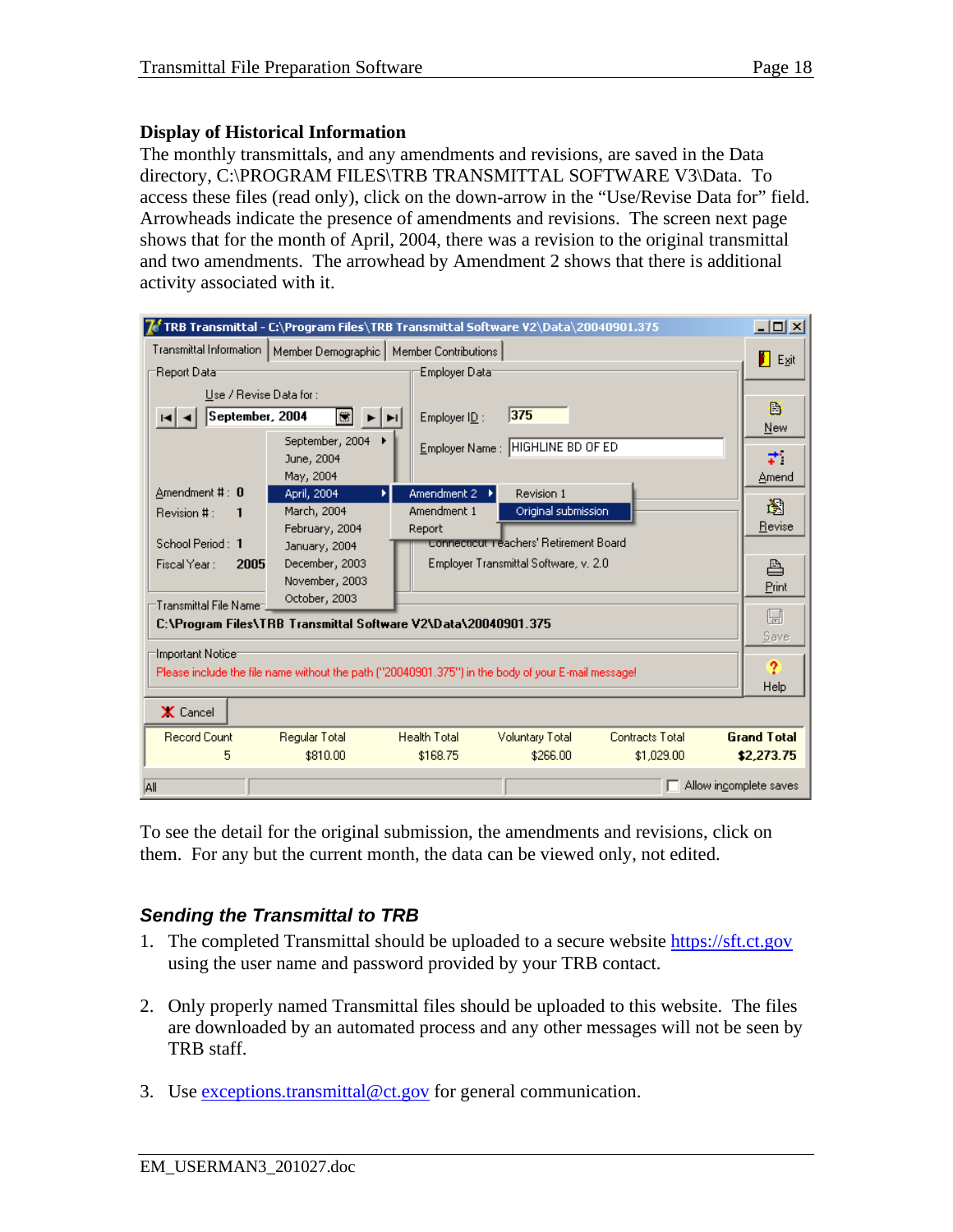#### *Using the Exception Report*

Upon receipt at TRB, the transmittal will be downloaded through an automated process and sent to the Manage Membership System where it will pass through a number of edits. If the file data passes all the edits, the data is updated to the system and an acknowledgement Email is sent from TRB.

If data for one or more members in the file fails an edit(s), an exception report file is automatically produced and sent back to the district as an Email from TRB (see below).

To: <u>[smithd@highlinebdofed.com](mailto:smithd@highlinebdofed.com)</u> Batch Number: 0375092003T0100 The following (10) items were noted during the processing of P0030900.375 1) (Rev.) "TOM JONES" couldn't be added as employed member!<br>2) (Rev.) Member status is invalid for TOM JONES.  $(Rev.)$  Member status is invalid for TOM JONES. 3) (Rev.) Reported salary differs from that reported in the previous month By more than 45% for (JELLY DOUGHNUT). 4) (Rev.) Invalid regular contribution amount for member MIKE BROWN. 5) (Info) No SDE certification record found for member (MARGARET SMITH) 6) (Info) (JEFFREY HOLMES) was entered into the system as a new member. 7) (Info) No SDE certification record found for member (JOHN DOZEN) 8) (Info) (CANDY CARTWRIGHT) was entered into the system as a new member. 9) (Info) (FLORENCE SAND) was entered into the system as a new member. 10) (Rev.) Member (MARY NARCISSUS) FTE changed from last month. Items marked as (Rev.) were not posted to the member's account for the reason noted. Please make appropriate changes to your system and send us a "Revised" transmittal. Failure to do this will result in incorrect account balances and inaccurate member annual statements. Items marked as (Info) have been posted to the member's account and are listed for your information. You should verify their accuracy and report any discrepancies to us by email at exceptions.transmittal ect.gov. Please let us know if you have any questions or need assistance. Teachers' Retirement Board Thursday, November 4, 2004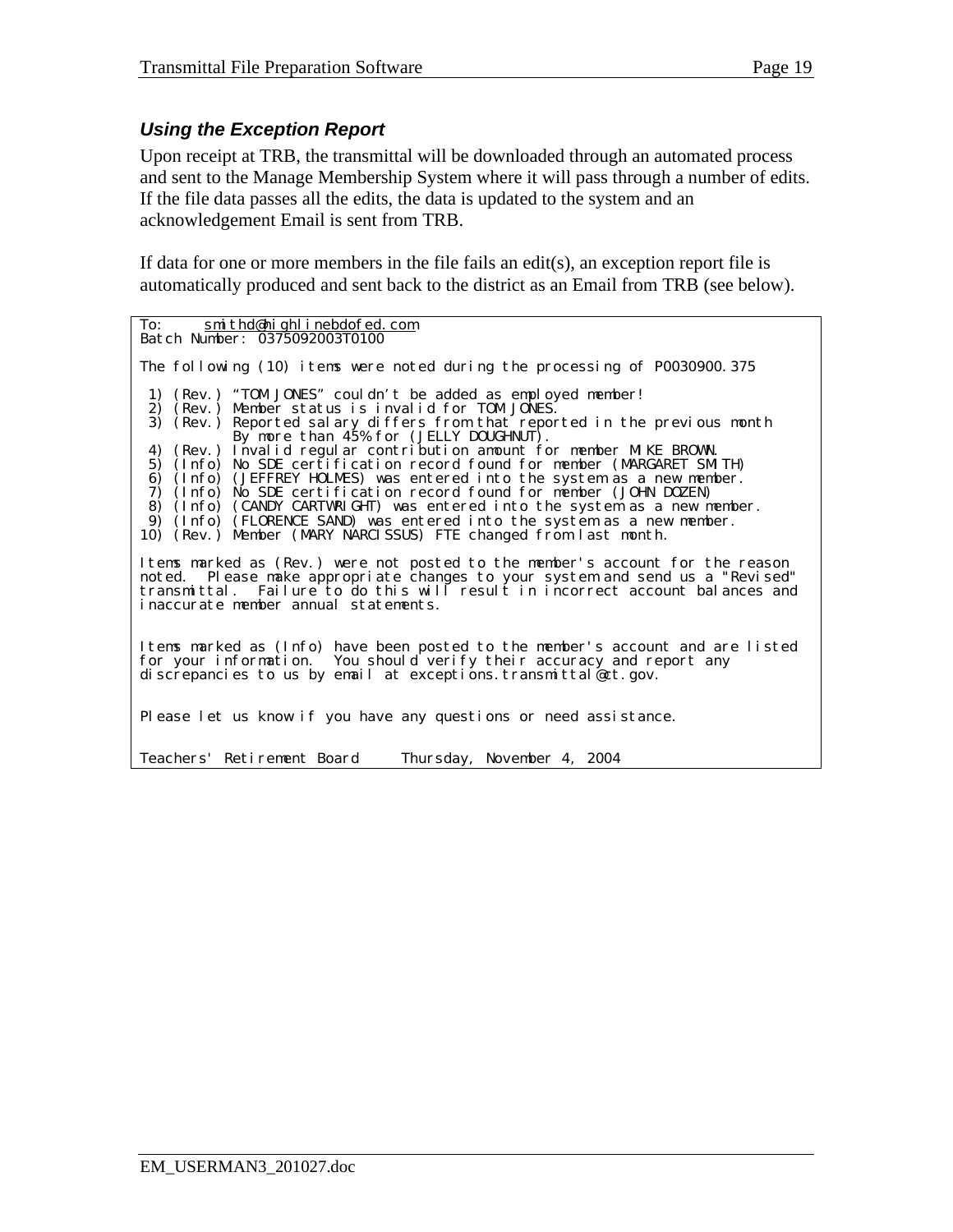Over the course of a year, the "Data" folder will become packed with transmittal files and clumsy to use. It is suggested that all files from the previous fiscal year, except the last monthly file (which is necessary to generate the first transmittal for the next fiscal year) be saved to another directory, perhaps C:\Program Files\TRB Transmittal Software V3\Data2004. These old transmittal files can always be copied back to the "Data" folder if it is necessary to view them.

## *Employer Names and ID Numbers*

TRB employer names and ID numbers are given in the table below. *It is critical to enter name and number exactly as shown (including all capital letters and leading zeros) into the transmittal software screens in order for the file to be read by the TRB Manage Membership System.*

| <b>Employer Name</b>                  | ID<br><b>Number</b> |
|---------------------------------------|---------------------|
| <b>ACADEMIC AWARDS/CHARTER OAK ST</b> | 270                 |
| <b>ACES</b>                           | 241                 |
| <b>ACHIEVEMENT FIRST</b>              | 310                 |
| <b>AF BRIDGEPORT ACADEMY</b>          | 307                 |
| <b>AF HARTFORD ACADEMY</b>            | 309                 |
| <b>AMISTAD ACADEMY</b>                | 029                 |
| <b>ANDOVER BD OF ED</b>               | 001                 |
| <b>ANSONIA BD OF ED</b>               | 002                 |
| <b>ASHFORD BD OF ED</b>               | 003                 |
| <b>ASNUNTUCK CTC</b>                  | 244                 |
| <b>AVON BD OF ED</b>                  | 004                 |
| <b>BARKHAMSTED BD OF ED</b>           | 005                 |
| <b>BERLIN BD OF ED</b>                | 007                 |
| <b>BETHANY BD OF ED</b>               | 008                 |
| <b>BETHEL BD OF ED</b>                | 009                 |
| <b>BLOOMFIELD BD OF ED</b>            | 011                 |
| <b>BOLTON BD OF ED</b>                | 012                 |
| <b>BOZRAH BD OF ED</b>                | 013                 |
| <b>BRANFORD BD OF ED</b>              | 014                 |
| <b>BRASS CITY</b>                     | 311                 |
| <b>BRIDGE ACADEMY CHARTER SCH</b>     | 277                 |
| <b>BRIDGEPORT BD OF ED</b>            | 015                 |
| <b>BRISTOL BD OF ED</b>               | 017                 |
| <b>BROOKFIELD BD OF ED</b>            | 018                 |
| <b>BROOKLYN BD OF ED</b>              | 019                 |
| <b>BTW ACADEMY</b>                    | 314                 |
| <b>CANAAN BD OF ED</b>                | 021                 |
| <b>CANTERBURY BD OF ED</b>            | 022                 |
| <b>CANTON BD OF ED</b>                | 023                 |

EM\_USERMAN3\_201027.doc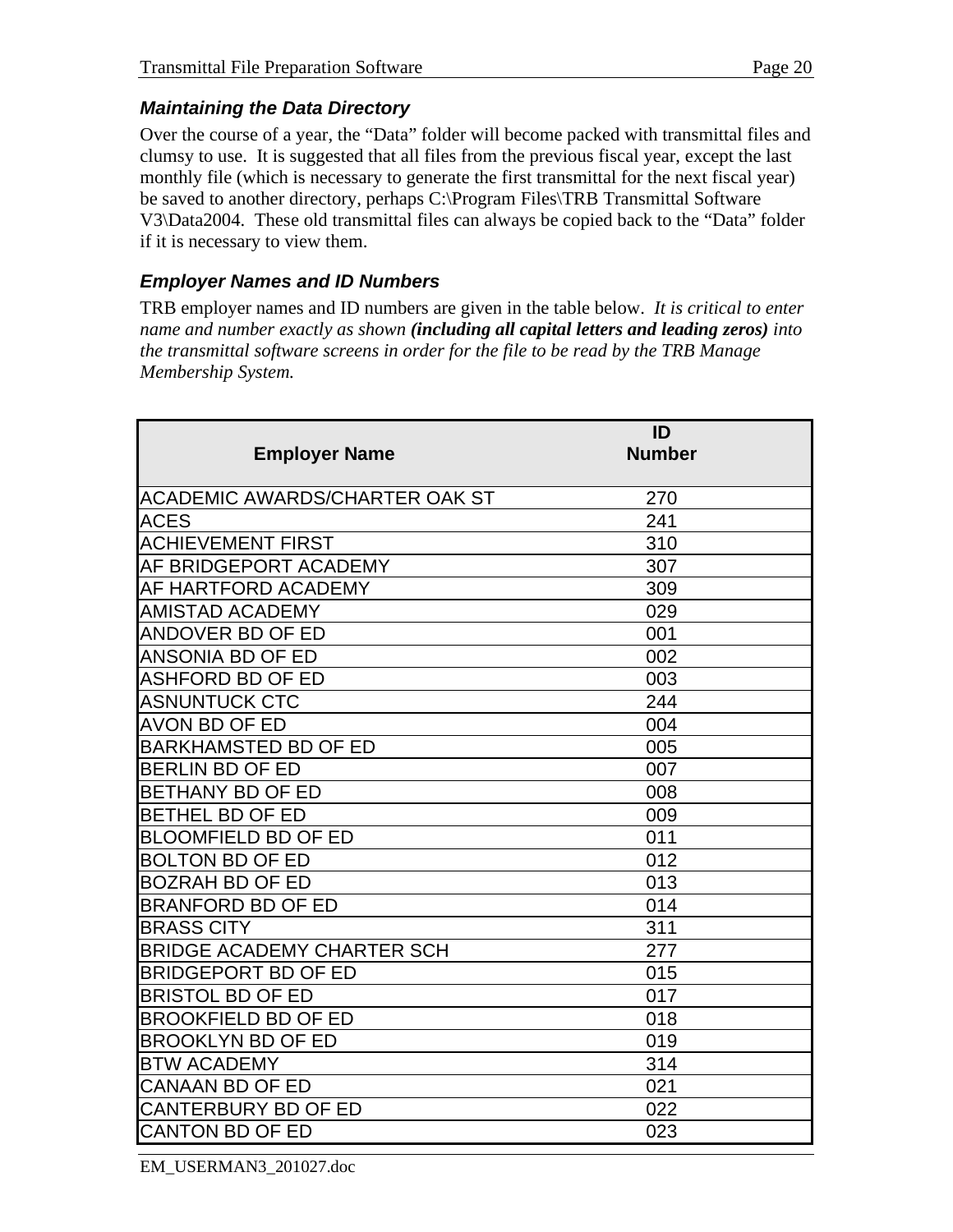|                                  | ID            |
|----------------------------------|---------------|
| <b>Employer Name</b>             | <b>Number</b> |
| <b>CAPITAL CTC</b>               | 216           |
| CAPITAL PREP HARBOR SCH          | 315           |
| <b>CCAAT</b>                     | 306           |
| <b>CCI CHESHIRE</b>              | 228           |
| <b>CCI NIANTIC</b>               | 273           |
| <b>CCI SOMERS</b>                | 197           |
| <b>CCI SUFFIELD</b>              | 272           |
| <b>CENTRAL CSU</b>               | 212           |
| <b>CES</b>                       | 240           |
| <b>CHAPLIN BD OF ED</b>          | 024           |
| <b>CHESHIRE BD OF ED</b>         | 025           |
| CHESTER BD OF ED                 | 026           |
| <b>CHILDRENS CENTER</b>          | 275           |
| <b>CHILDRENS CENTER COM PROG</b> | 020           |
| <b>CLINTON BD OF ED</b>          | 027           |
| <b>COLCHESTER BD OF ED</b>       | 028           |
| <b>COLEBROOK BD OF ED</b>        | 030           |
| <b>COLUMBIA BD OF ED</b>         | 031           |
| <b>COMMON GROUND CHARTER SCH</b> | 278           |
| <b>CORNWALL BD OF ED</b>         | 032           |
| <b>COVENTRY BD OF ED</b>         | 033           |
| <b>CREC</b>                      | 230           |
| <b>CROMWELL BD OF ED</b>         | 034           |
| DANBURY BD OF ED                 | 035           |
| DARIEN BD OF ED                  | 036           |
| <b>DCF CENTRAL</b>               | 245           |
| <b>DCF HIGH MEADOWS</b>          | 198           |
| <b>DCF MENTAL HEALTH</b>         | 253           |
| <b>DCF RIVERVIEW</b>             | 258           |
| <b>DCYS RECG HOME</b>            | 149           |
| <b>DDS REGION #2</b>             | 269           |
| DEEP RIVER BD OF ED              | 037           |
| <b>DEPT OF HIGHER ED</b>         | 220           |
| <b>DERBY BD OF ED</b>            | 038           |
| <b>EAST GRANBY BD OF ED</b>      | 041           |
| <b>IEAST HADDAM BD OF ED</b>     | 042           |
| <b>EAST HAMPTON BD OF ED</b>     | 043           |
| <b>EAST HARTFORD BD OF ED</b>    | 044           |
| <b>EAST HAVEN BD OF ED</b>       | 045           |
| <b>EAST LYME BD OF ED</b>        | 046           |
| <b>EAST WINDSOR BD OF ED</b>     | 048           |
| <b>EASTCONN</b>                  | 254           |
| <b>EASTERN CSU</b>               | 213           |
| <b>EASTFORD BD OF ED</b>         | 040           |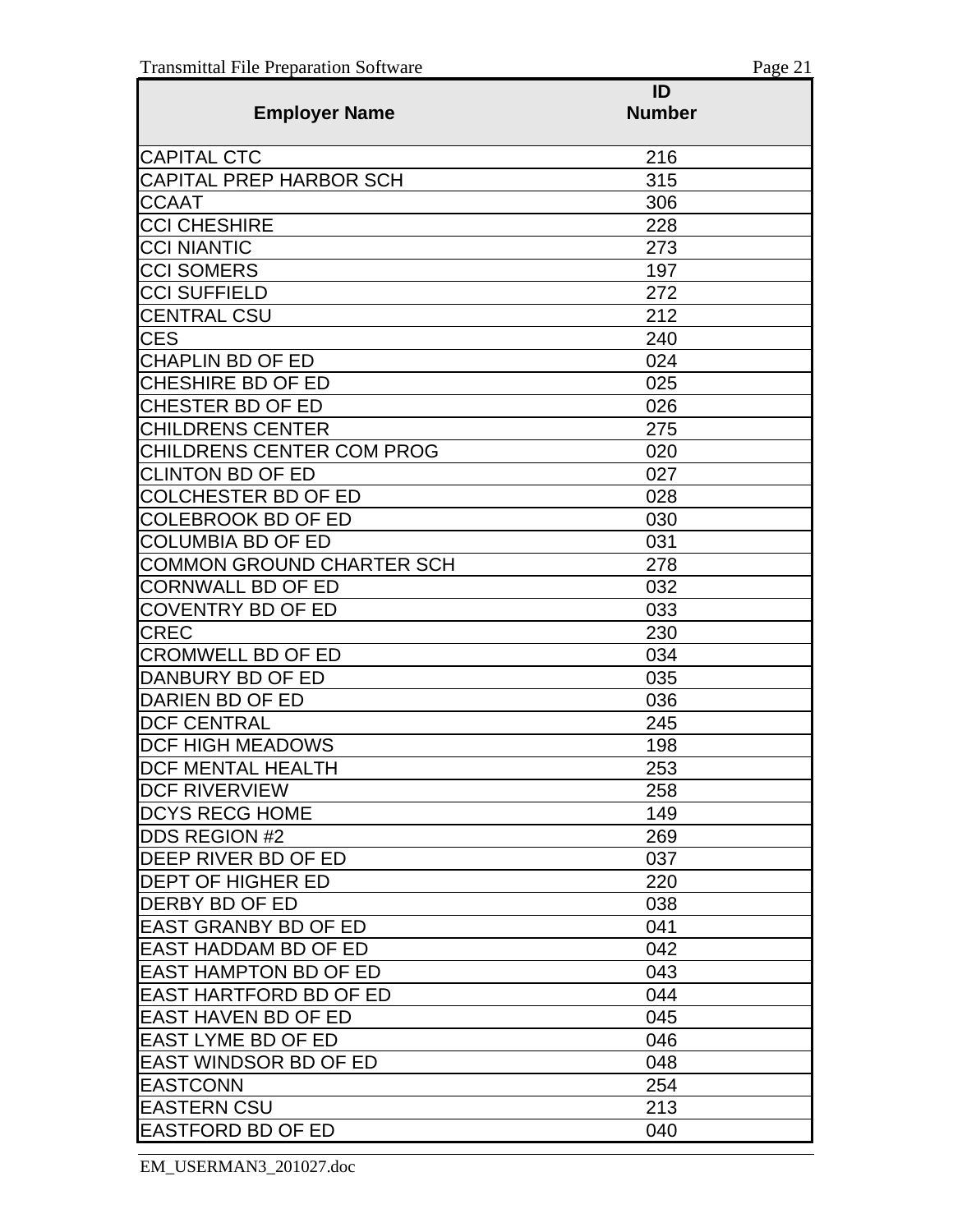|                                   | ID            |
|-----------------------------------|---------------|
| <b>Employer Name</b>              | <b>Number</b> |
| <b>EASTON BD OF ED</b>            | 047           |
| <b>EDUCATION CONNECTION</b>       | 221           |
| <b>ELLINGTON BD OF ED</b>         | 049           |
| <b>ELM CITY COLLEGE PREP</b>      | 303           |
| <b>ENFIELD BD OF ED</b>           | 050           |
| <b>ESSEX BD OF ED</b>             | 051           |
| <b>EXPLORATIONS CHARTER SCH</b>   | 280           |
| <b>FAIRFIELD BD OF ED</b>         | 052           |
| <b>FARMINGTON BD OF ED</b>        | 053           |
| <b>FRANKLIN BD OF ED</b>          | 054           |
| <b>GATEWAY CTC</b>                | 223           |
| <b>GLASTONBURY BD OF ED</b>       | 055           |
| GRANBY BD OF ED                   | 057           |
| <b>GREAT OAKS CHARTER SCHOOL</b>  | 313           |
| <b>GREENWICH BD OF ED</b>         | 058           |
| <b>GRISWOLD BD OF ED</b>          | 059           |
| <b>GROTON BD OF ED</b>            | 060           |
| <b>IGUILFORD BD OF ED</b>         | 061           |
| <b>HAMDEN BD OF ED</b>            | 063           |
| <b>HAMPTON BD OF ED</b>           | 064           |
| <b>IHARTFORD BD OF ED</b>         | 065           |
| <b>HARTLAND BD OF ED</b>          | 066           |
| <b>HEBRON BD OF ED</b>            | 068           |
| <b>HIGHVILLE CHARTER SCH</b>      | 010           |
| <b>HOUSATONIC CTC</b>             | 217           |
| <b>INTEGRATED DAY SCHOOL</b>      | 281           |
| IISAAC CHARTER SCH                | 282           |
| <b>JUMOKE ACADEMY CHARTER SCH</b> | 283           |
| KENT BD OF ED                     | 069           |
| KILLINGLY BD OF ED                | 070           |
| <b>LEBANON BD OF ED</b>           | 072           |
| LEDYARD BD OF ED                  | 073           |
| <b>LISBON BD OF ED</b>            | 074           |
| <b>LITCHFIELD BD OF ED</b>        | 075           |
| <b>MADISON BD OF ED</b>           | 077           |
| <b>MANCHESTER BD OF ED</b>        | 078           |
| <b>IMANCHESTER CTC</b>            | 209           |
| <b>IMANSFIELD BD OF ED</b>        | 079           |
| <b>IMARLBOROUGH BD OF ED</b>      | 080           |
| <b>MERIDEN BD OF ED</b>           | 081           |
| <b>MIDDLESEX CTC</b>              | 219           |
| <b>IMIDDLETOWN BD OF ED</b>       | 085           |
| <b>MILFORD BD OF ED</b>           | 086           |
| <b>MONROE BD OF ED</b>            | 087           |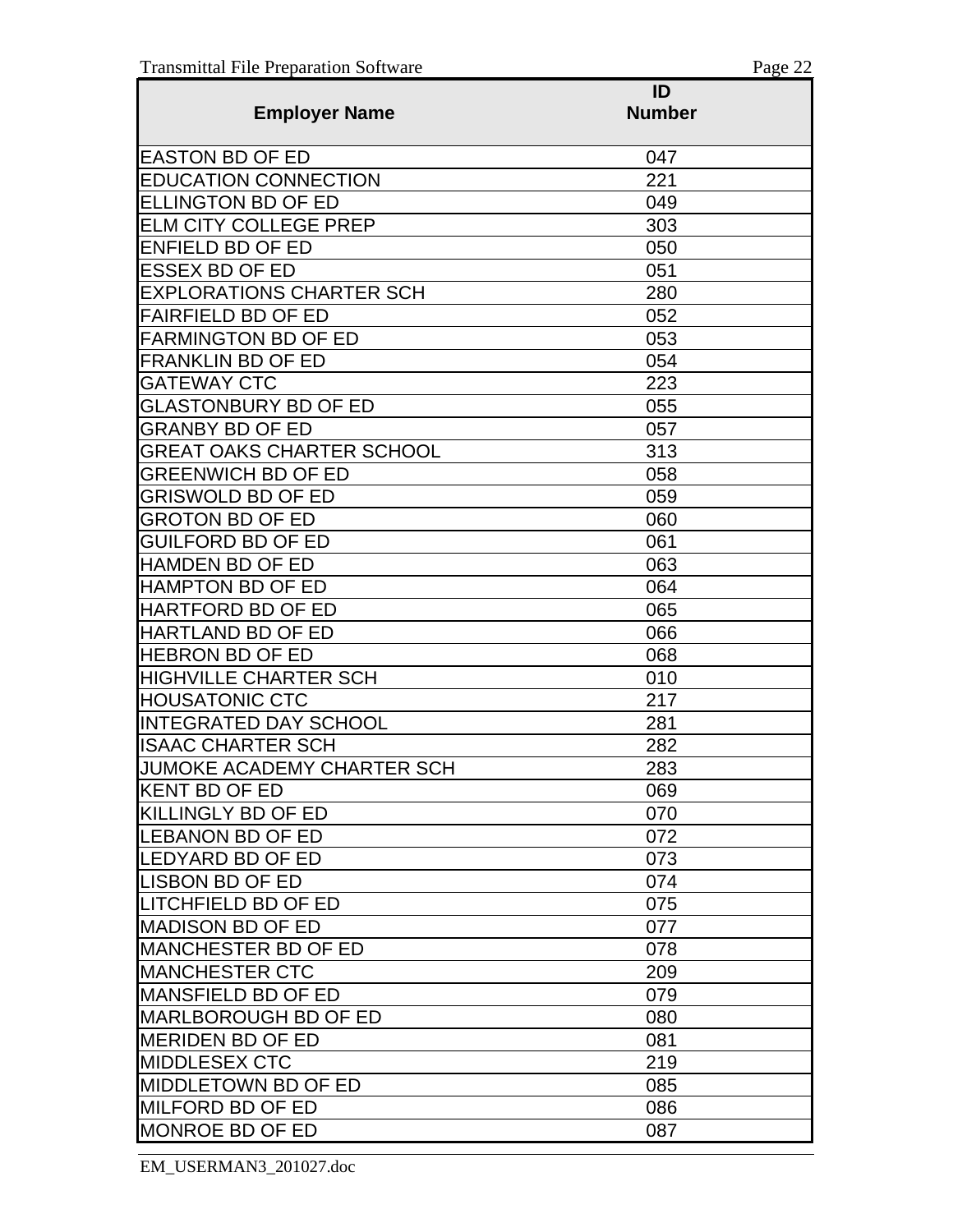|                                  | ID            |
|----------------------------------|---------------|
| <b>Employer Name</b>             | <b>Number</b> |
| <b>MONTVILLE BD OF ED</b>        | 088           |
| <b>MSA PAYROLL</b>               | 295           |
| <b>NAUGATUCK BD OF ED</b>        | 090           |
| <b>NAUGATUCK VALLEY CTC</b>      | 218           |
| <b>NEW BEGINNINGS</b>            | 302           |
| <b>NEW BRITAIN BD OF ED</b>      | 091           |
| <b>NEW CANAAN BD OF ED</b>       | 092           |
| <b>NEW FAIRFIELD BD OF ED</b>    | 093           |
| <b>NEW HARTFORD BD OF ED</b>     | 094           |
| <b>NEW HAVEN BD OF ED</b>        | 095           |
| <b>NEW LONDON BD OF ED</b>       | 097           |
| NEW MILFORD BD OF ED             | 099           |
| <b>NEWINGTON BD OF ED</b>        | 096           |
| NEWTOWN BD OF ED                 | 100           |
| <b>NORFOLK BD OF ED</b>          | 101           |
| NORTH BRANFORD BD OF ED          | 102           |
| NORTH CANAAN BD OF ED            | 103           |
| NORTH HAVEN BD OF ED             | 104           |
| <b>NORTH STONINGTON BD OF ED</b> | 105           |
| <b>NORTHWESTERN CTC</b>          | 208           |
| <b>NORWALK BD OF ED</b>          | 106           |
| <b>NORWALK CTC</b>               | 210           |
| <b>NORWICH BD OF ED</b>          | 107           |
| <b>NORWICH FREE ACADEMY</b>      | 108           |
| ODYSSEY CHARTER SCH              | 238           |
| OLD SAYBROOK BD OF ED            | 110           |
| ORANGE BD OF ED                  | 111           |
| OXFORD BD OF ED                  | 112           |
| <b>PARK CITY PREP</b>            | 305           |
| PATH ACADEMY                     | 312           |
| <b>PLAINFIELD BD OF ED</b>       | 113           |
| PLAINVILLE BD OF ED              | 114           |
| PLYMOUTH BD OF ED                | 115           |
| POMFRET BD OF ED                 | 116           |
| PORTLAND BD OF ED                | 117           |
| <b>PRESTON BD OF ED</b>          | 118           |
| <b>PROJECT LEARN</b>             | 242           |
| <b>PROJECT OCEANOLOGY</b>        | 246           |
| PUTNAM BD OF ED                  | 120           |
| <b>QUINEBAUG CTC</b>             | 236           |
| <b>REDDING BD OF ED</b>          | 121           |
| RIDGEFIELD BD OF ED              | 128           |
| ROCKY HILL BD OF ED              | 129           |
| RSD#1                            | 122           |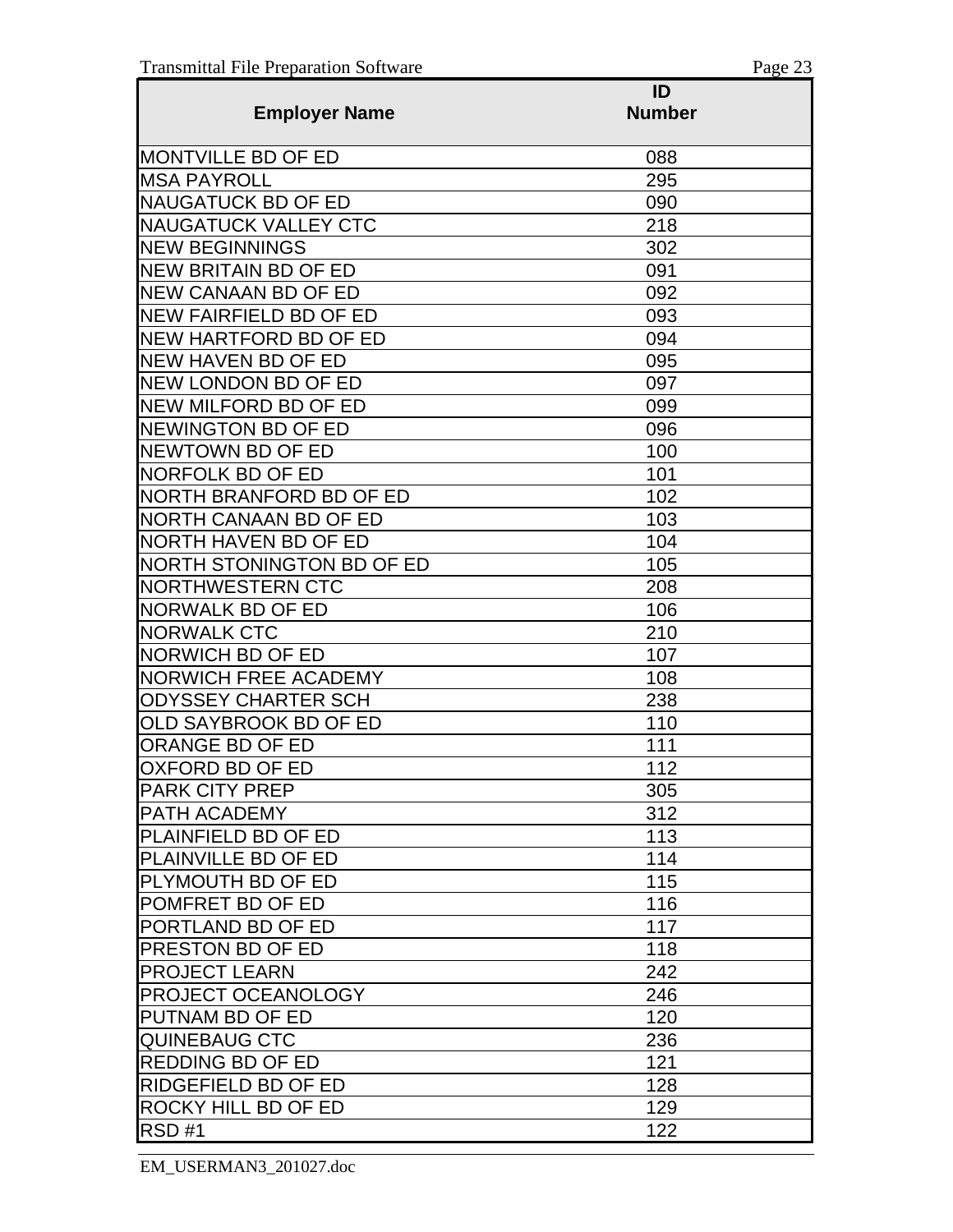|                                                     | ID            |
|-----------------------------------------------------|---------------|
| <b>Employer Name</b>                                | <b>Number</b> |
| <b>RSD #10</b>                                      | 201           |
| <b>RSD #11</b>                                      | 215           |
| <b>RSD #12</b>                                      | 222           |
| <b>RSD #13</b>                                      | 225           |
| <b>RSD #14</b>                                      | 226           |
| <b>RSD #15</b>                                      | 231           |
| <b>RSD #16</b>                                      | 233           |
| <b>RSD #17</b>                                      | 243           |
| <b>RSD #18</b>                                      | 247           |
| <b>RSD #19</b>                                      | 265           |
| RSD#4                                               | 123           |
| <b>RSD #5</b>                                       | 124           |
| RSD#6                                               | 125           |
| RSD#7                                               | 126           |
| RSD#8                                               | 127           |
| RSD#9                                               | 194           |
| <b>SALEM BD OF ED</b>                               | 131           |
| SALISBURY BD OF ED                                  | 132           |
| <b>SCOTLAND BD OF ED</b>                            | 133           |
| <b>SERC</b>                                         | 308           |
| <b>SERVICES FOR THE BLIND</b>                       | 263           |
| SEYMOUR BD OF ED                                    | 134           |
| <b>SHARED SERVICES</b>                              | 229           |
| <b>SHARON BD OF ED</b>                              | 135           |
| SHELTON BD OF ED                                    | 136           |
| SHERMAN BD OF ED                                    | 137           |
| SIDE BY SIDE CHARTER SCH                            | 284           |
| SIMSBURY BD OF ED                                   | 138           |
| SOMERS BD OF ED                                     | 139           |
| SOUTH WINDSOR BD OF ED                              | 142           |
| SOUTHERN CSU                                        | 214           |
| SOUTHINGTON BD OF ED                                | 141           |
| <b>SPRAGUE BD OF ED</b>                             | 143           |
| STAFFORD BD OF ED                                   | 144           |
| <b>STAMFORD ACADEMY</b>                             | 304           |
| <b>STAMFORD BD OF ED</b>                            | 145           |
| <b>STAMFORD CH SCH EX</b>                           | 317           |
| <b>STATE BD OF ED</b>                               | 146           |
| STERLING BD OF ED                                   | 150           |
| STONINGTON BD OF ED                                 | 151           |
| <b>STRATFORD BD OF ED</b>                           | 152           |
| SUFFIELD BD OF ED<br><b>SUPERVISORY DISTRICT #4</b> | 153           |
|                                                     | 206           |
| <b>THOMASTON BD OF ED</b>                           | 154           |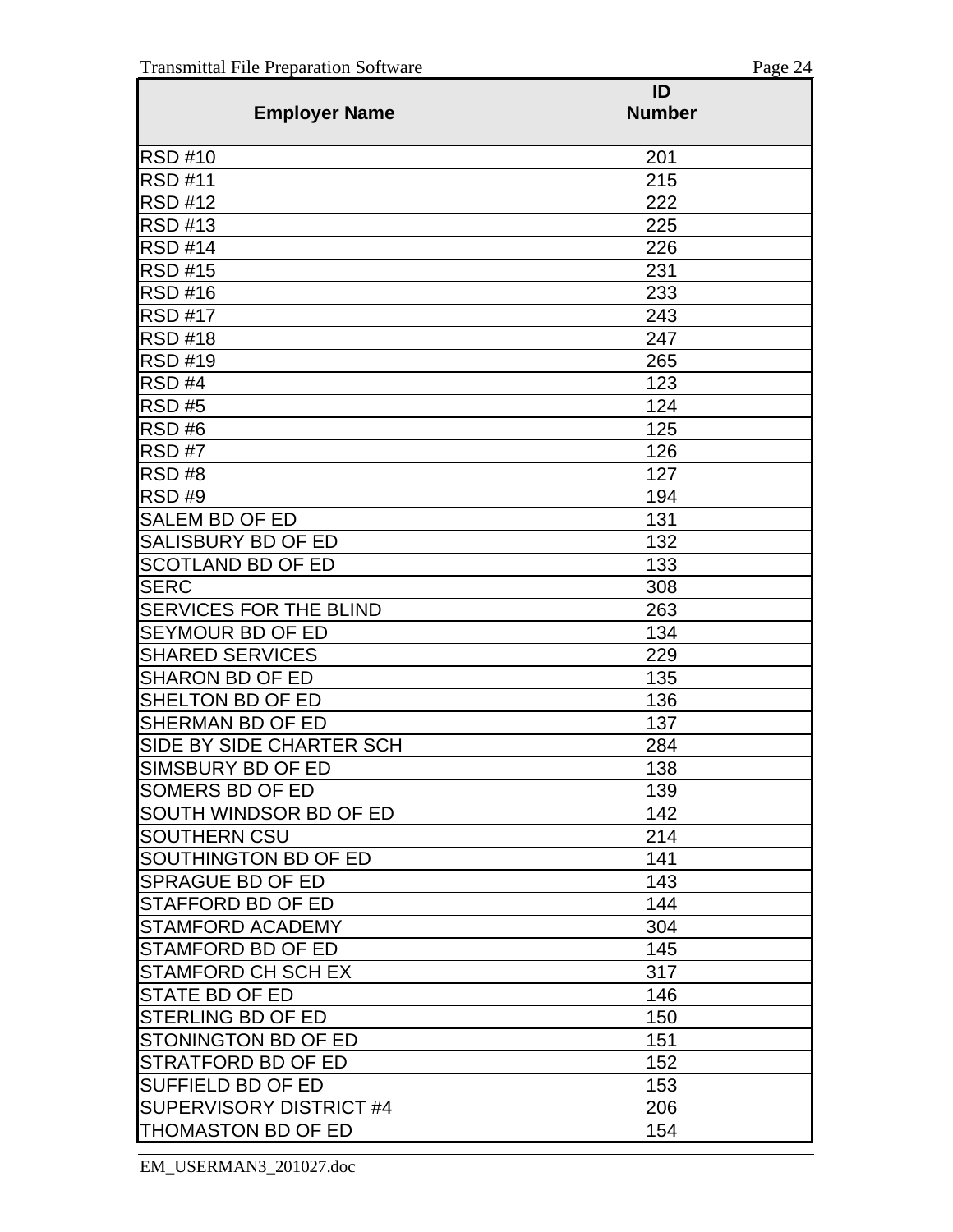|                               | ID            |
|-------------------------------|---------------|
| <b>Employer Name</b>          | <b>Number</b> |
| <b>THOMPSON BD OF ED</b>      | 155           |
| THREE RIVERS CC               | 234           |
| <b>TOLLAND BD OF ED</b>       | 156           |
| <b>TORRINGTON BD OF ED</b>    | 157           |
| <b>TRAILBLAZERS ACADEMY</b>   | 301           |
| <b>TRUMBULL BD OF ED</b>      | 158           |
| <b>TUNXIS CTC</b>             | 235           |
| <b>UCONN HEALTH CENTER</b>    | 271           |
| <b>UNION BD OF ED</b>         | 159           |
| UNIVERSITY OF CONN            | 186           |
| VERNON BD OF ED               | 160           |
| <b>VOLUNTOWN BD OF ED</b>     | 161           |
| <b>WALLINGFORD BD OF ED</b>   | 162           |
| <b>WATERBURY BD OF ED</b>     | 165           |
| <b>WATERFORD BD OF ED</b>     | 166           |
| <b>WATERTOWN BD OF ED</b>     | 167           |
| WEST HARTFORD BD OF ED        | 169           |
| WEST HAVEN BD OF ED           | 170           |
| <b>WESTBROOK BD OF ED</b>     | 168           |
| <b>WESTERN CSU</b>            | 211           |
| WESTON BD OF ED               | 171           |
| WESTPORT BD OF ED             | 172           |
| WETHERSFIELD BD OF ED         | 173           |
| <b>WILLINGTON BD OF ED</b>    | 174           |
| <b>WILTON BD OF ED</b>        | 175           |
| <b>WINCHESTER BD OF ED</b>    | 176           |
| WINDHAM BD OF ED              | 177           |
| WINDSOR BD OF ED              | 178           |
| <b>WINDSOR LOCKS BD OF ED</b> | 179           |
| <b>WINSTED GILBERT SCHOOL</b> | 180           |
| <b>WOLCOTT BD OF ED</b>       | 181           |
| <b>WOODBRIDGE BD OF ED</b>    | 182           |
| WOODSTOCK ACADEMY             | 185           |
| WOODSTOCK BD OF ED            | 184           |